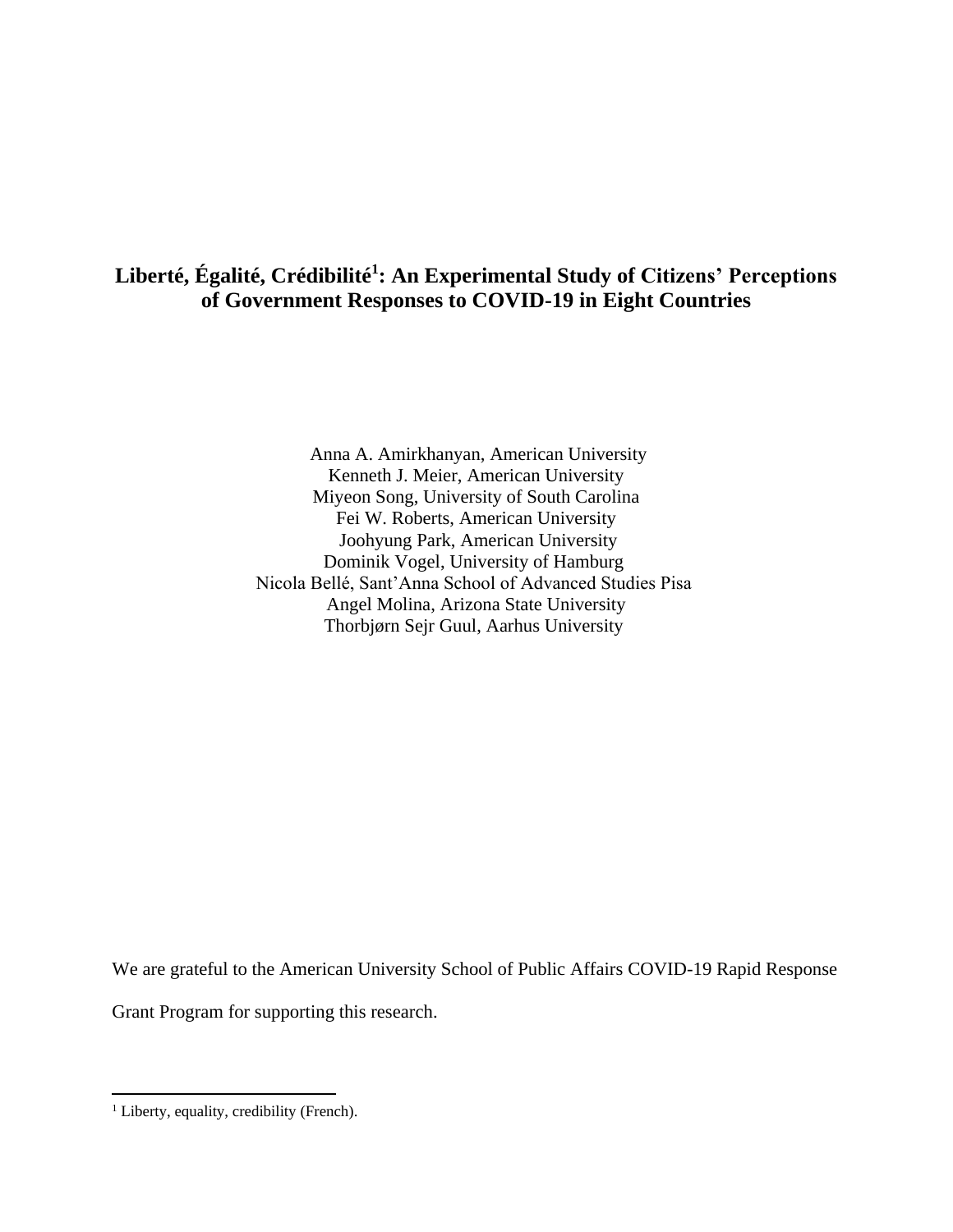## **Introduction**

The 2019 novel coronavirus disease (COVID-19) spread to over 200 countries around the world resulting, thus far, in over 900,000 deaths (CDC, 2020; WHO, 2020a). With the vast health, economic, and social impacts of COVID-19 widely observed and acknowledged (Haleem, Javaid, and Vaishya, 2020), public administration scholars are asking whether this pandemic will be a key factor in forming a new governance paradigm – one that treats the government as the ultimate bearer of the societal risks (Roberts, 2020). In this paper, we ask whether the current global pandemic is also posing a threat to the ideas of democracy and liberalism. The effectiveness of slowing and stopping the spread of infection is tied to limiting (or self-limiting) freedom of movement, assembly, expression, worship, and other civil liberties. The evidence we reference below suggests that this pandemic has already created opportunities for some governments to centralize and expand state control, censorship and surveillance, and further suppress individual freedoms. The immediate dangers posed by COVID-19 and the apparent success<sup>2</sup> of some non-democratic regimes in containing the infection are likely to affect individual propensity to resist autocratic state policies.

Rather than investigating organizational and managerial choices related to COVID-19 responses, the focus of this study is on citizens' preferences and assessments of governance approaches used to combat the COVID-19 pandemic. Specifically, this study (1) explores the effect of governance response ("democratic" vs. "autocratic") to the COVID-19 crisis on individual assessments of effectiveness, equity, democracy, and overall comfort with and

<sup>&</sup>lt;sup>2</sup> Although we are skeptical of the data from China, particularly relevant here is China's alleged effectiveness in containing COVID-19, with under 5,000 reported total deaths or 0.33 deaths per 100,000 population (compared to over 120,000 U.S. deaths and 36.67 deaths per 100,000 population as of April 2020) (Statista, 2020; Johns Hopkins University & Medicine, 2020).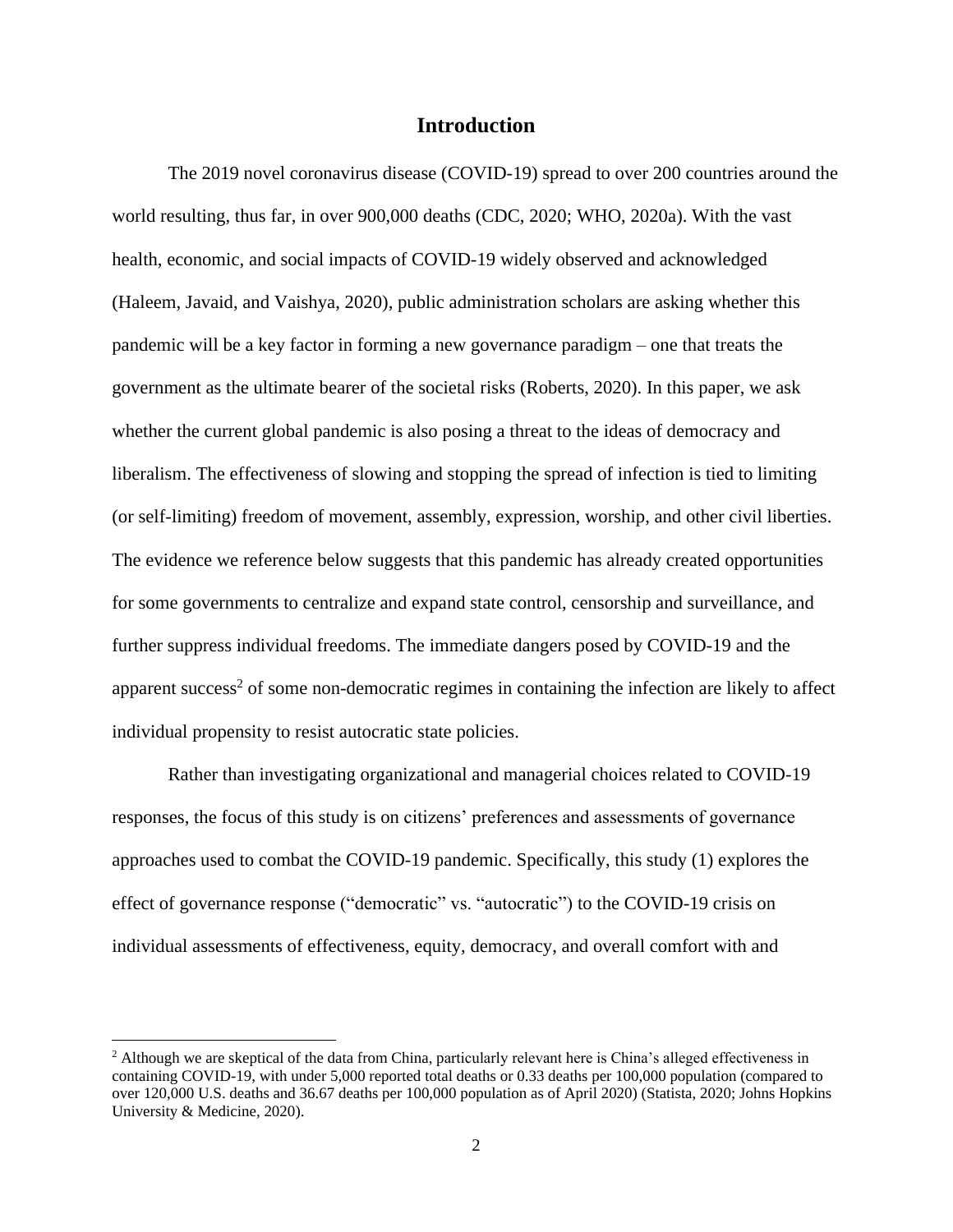approval of the government response; (2) examines the role of unambiguous objective<sup>3</sup> performance information as well as information on the socio-economic gap in COVID-19 morbidity and mortality on citizens' assessments of the government response; and (3) investigates the role of objective performance information and data on the socio-economic gaps as moderators of the relationship between the "democratic" vs. "autocratic" government response model and citizens' assessments.

Citizens' perceptions of government have been linked to their willingness to pay taxes, seek and retain jobs in the public sector, as well as to cooperate and co-produce in the implementation of public policies (Christensen and Lægreid, 2005; Marvel, 2015). The latter is especially important at the time of a global pandemic when each citizen's actions can influence its course. Without citizen cooperation and co-production, anti-pandemic efforts such as social distancing, the use of masks, and the willingness to allow contact tracing will lose efficacy as policy instruments. The experimental research design of this study, by virtue of randomizing government's response, permits causal interpretations of relationships between response strategies and individual assessments of governments' performance. Additionally, this study will conduct an evaluation of respondents' sensitivity to information from a reputable source and its moderating effect on the relationship between national strategies and individual assessments. The severity of the COVID-19 pandemic has varied greatly across countries and has been connected to the demographic factors – population structure and prevalence of multigenerational families, cultural differences and capacity of health care systems (Rozell & Wilcox, 2020). To achieve greater generalizability, our study examines citizens' perceptions of government responses in a multi-national context, by surveying residents in eight democratic nations affected by the

<sup>&</sup>lt;sup>3</sup> In the context of this study, we use the term "objective" as a synonym for third-party assessments presented to the study participants.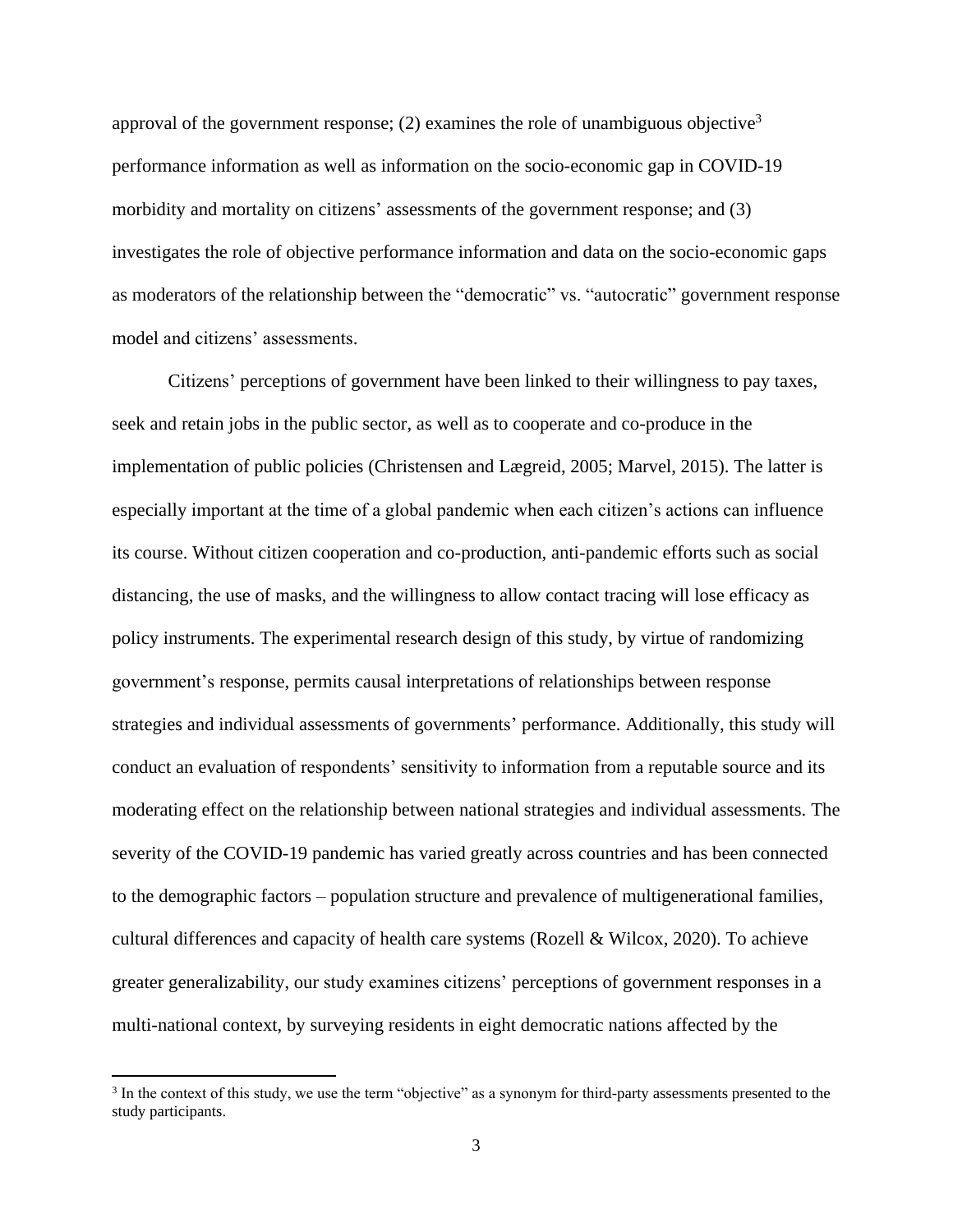pandemic: Canada, Denmark, Germany, Italy, Spain, South Korea, the United Kingdom, and the United States.

#### **The Tradeoffs between Liberty and Security during Pivotal Events**

In modern times, the United States and other countries around the world have frequently faced the tradeoff between democracy and security ("Ben Franklin's Famous," 2015). The fragile balance between these two fundamental values has been frequently recalibrated under the pressure of "pivotal events" – historic events that redefine and change the way people live their lives (Lewis, 2005). The terrorist attacks in New York City and Washington, D.C. on September 11, 2001, the 2007-2008 global financial crisis, natural disasters, the inflow of foreign migrant groups from war-torn regions of the world, or the cyber-attacks undermining the electoral systems are just a few of such events that occurred in recent history (Hendricks & Moghaddam, 2019; Roberts, 2020; Lewis, 2005). Government responses to these events have often involved restricting individual freedoms, tightening security and increasing state's control. The terrorist attacks that took place on and after 9/11/01 were followed by greater surveillance, ethnic profiling, travel bans, increased law enforcement presence, use of torture, and other measures in countries around the world, and as Dragu (2011) notes, "almost without exception, these policies increased governmental power at the expense of individuals' civil liberties" - right to privacy, free speech and others (Dragu, 2011: 64; Lewis, 2005). Both the developed and developing countries, mature and young democracies, have had to balance these competing values in the face of major events (Kritz, 2019), most of which thus far have been somewhat localized.

The global COVID-19 pandemic has a rightful place on the list of "pivotal events," affecting where people can travel, whether they can assemble, how they can run their businesses,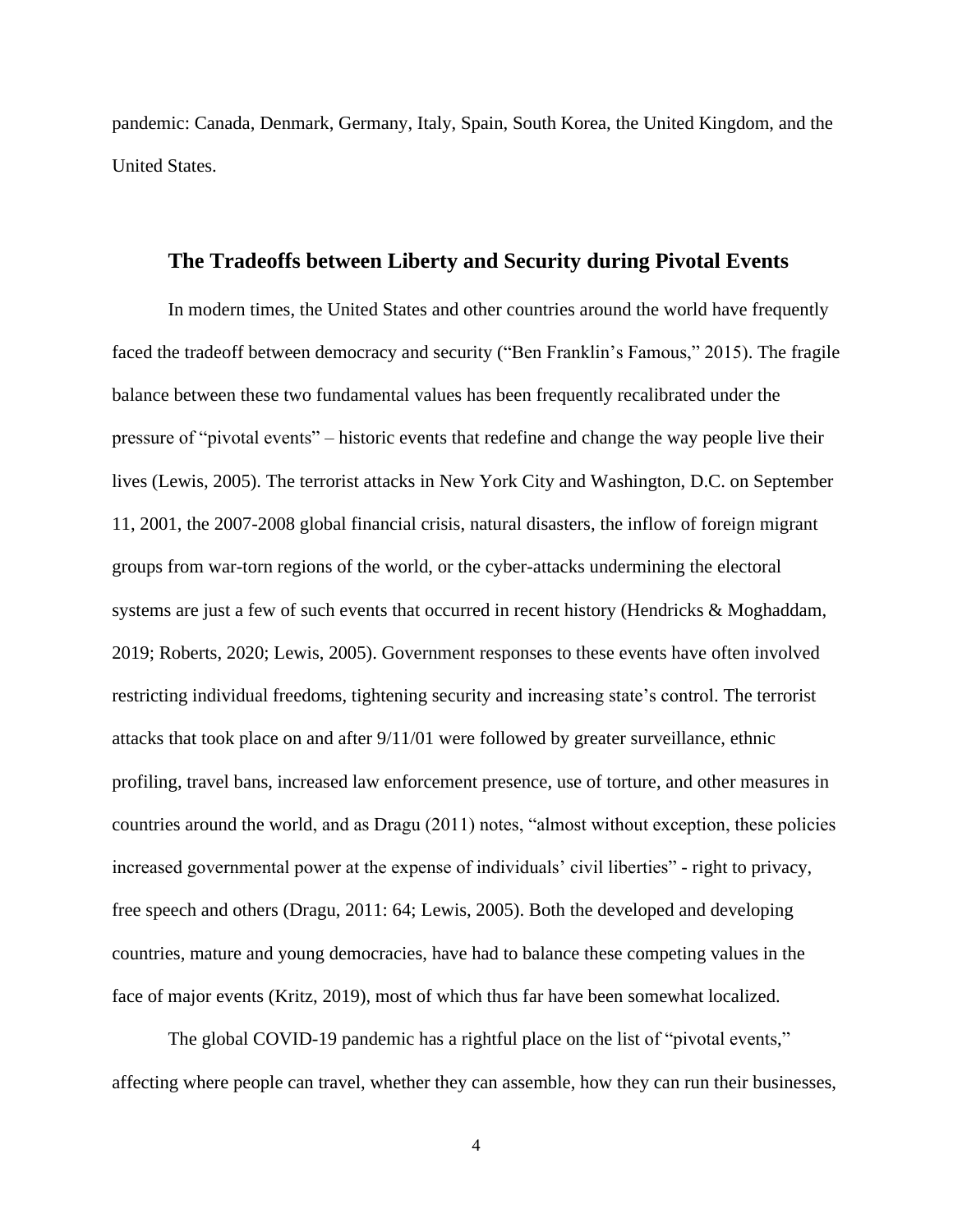express themselves or practice their religion. It is an *evolving* event: the scientific and medical communities, the governments, the media and the general public are all learning about the nature of the problem and adjusting their views and behavior. Much like the effectiveness of antiterrorist efforts, the effectiveness of government efforts to lower the spread of a virus can be hard to document.<sup>4</sup> "Good" performance may be associated with the absence of undesirable outcomes rather than presence of tangible positive results. The evidence on COVID-19 trends and impacts can also be ambiguous and involve value laden judgements, and the changes may not always be easily attributable to specific policies (Dragu, 2011; Radin, 2006; Favero, 2020).

The government policies guiding individual behavioral changes have ranged from draconian prohibitions in some countries to more moderate or very limited restrictions in others. A brief review of the countries positioned at the far end of the autocratic spectrum – China, Nigeria, Russia, Turkmenistan and others – reveals a range of severe measures. While the most prevalent approaches include mobility restrictions and curfews, many of these strategies are combined with disproportionately harsh enforcement. These strategies include the use of physical barriers to seal in residents in buildings with minimal supplies, forced separation of parents and children, opening fire at those in violation of restrictions, control over information flow and over-censorship, suspension of freedom of information requests, and silencing of medical professionals, journalists and ordinary citizens sharing information about COVID-19 (Zhong & Mozur, 2020; Wu, 2020; Hjelmgaard, Lyman & Shesgreen, 2020; Mirror Online, 2020; "Nigerian Security," 2020; Loveluck, Dixon & Taylor, 2020). While some regimes have banned the wearing of masks and the use of the word "coronavirus" by the public, others passed laws or issued verbal threats involving jail terms and death to those who break the quarantine or

<sup>4</sup> As an example, some research on restrictions of radical speech and reductions of privacy suggested no strong evidence of security benefits (Dragu, 2011).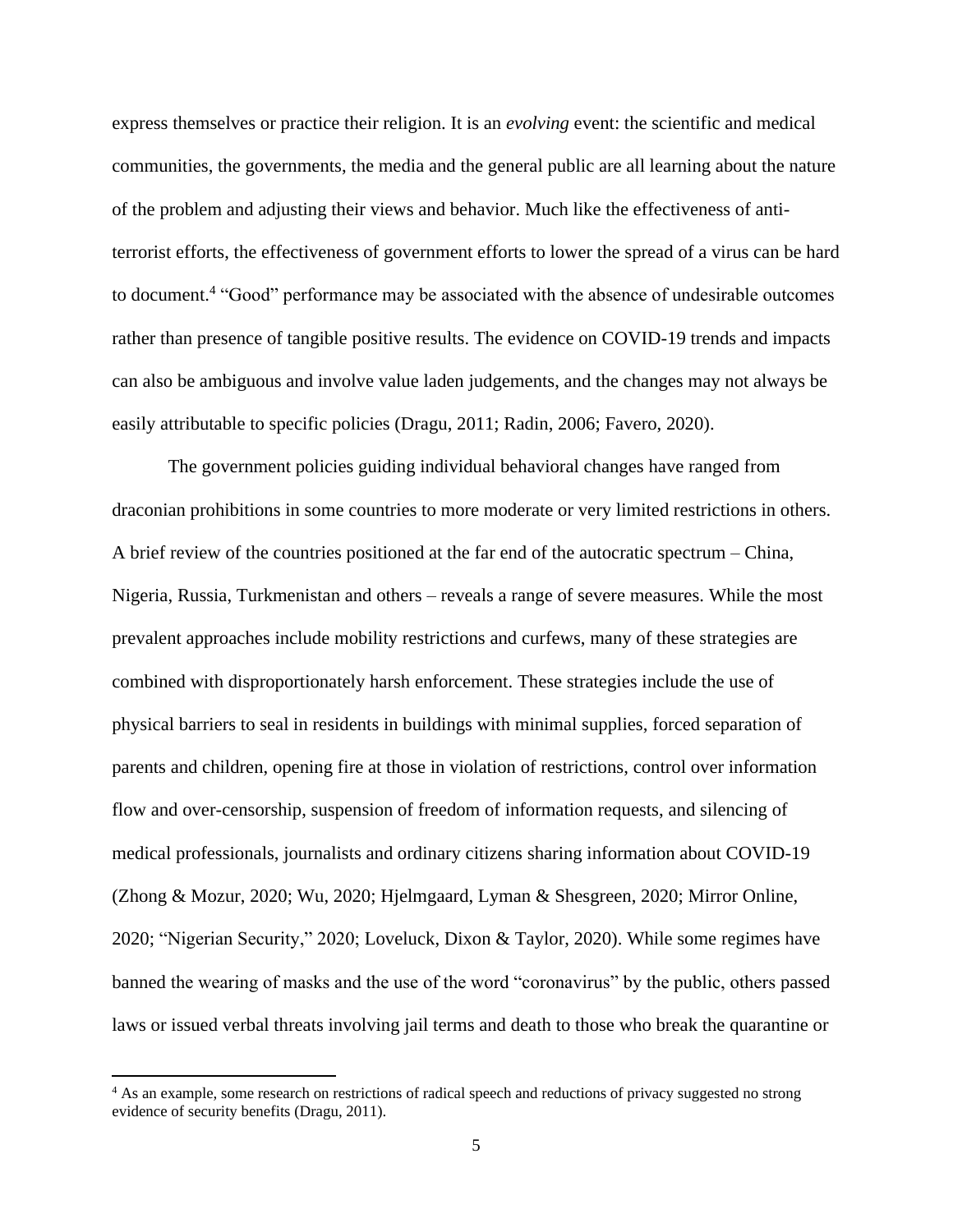spread fake news about the pandemic (Committee to Protect Journalists, 2020; Prothero, 2020; Rainsford, 2020; Lucero, 2020; Berkowitz, 2020; Frey, Presidente, and Chen, 2020; Kakissis, 2020; "Americans Warned," 2020; "Hungary Passes," 2020). The use of cell phones for mobility and contact tracking has been used in many democratic nations, <sup>5</sup> however, some countries relied on mandatory phone apps, facial recognition software, and enhanced phone surveillance to further control the information flow (Hjelmgaard, Lyman, and Shesgreen, 2020; Maynes, 2020). Some regimes seized the moment to solidify or expand their own rule: in Hungary, a state of emergency with no time limit allowed its Prime Minister Viktor Orbán to rule by decree (Robins-Early, 2020; "Hungary Passes," 2020), while in Russia, new constitutional amendments were voted on making it possible for President Vladimir Putin to seek two more 6-year terms and if re-elected, to stay in power<sup>6</sup> for the total of 36 years (since 2000).

By contrast, the democratic systems have generally relied on a somewhat different set of tools while implementing the restrictions minimizing the spread of the virus. Operating under accountability pressures, the elected and appointed officials must justify any restrictions – travel bans and others – by framing these changes as temporary; by presenting and relying on the scientific evidence about the necessity and the benefits of the proposed policies; and by promoting transparency and information sharing (Rozell &Wilcox, 2020). The latter ensures the "surplus of trust" that results in citizens' cooperation with social distancing, quarantining and other safety guidelines (Moon, 2020). In a democracy, strong business interests challenge government's efforts that might undermine the health of the economy; and the partisan divisions promote questioning of new policies and energizing the courts to act (Pozo, 2020) and individual

<sup>5</sup> Other nations, Austria, Belgium, Germany, Israel, Italy, Iran, Singapore, and South Korea, also passed new laws allowing governments to collaborate with phone operators to collect and track citizen location data (Business Insider, 2020).

<sup>6</sup> As a Russian President or Prime-Minister.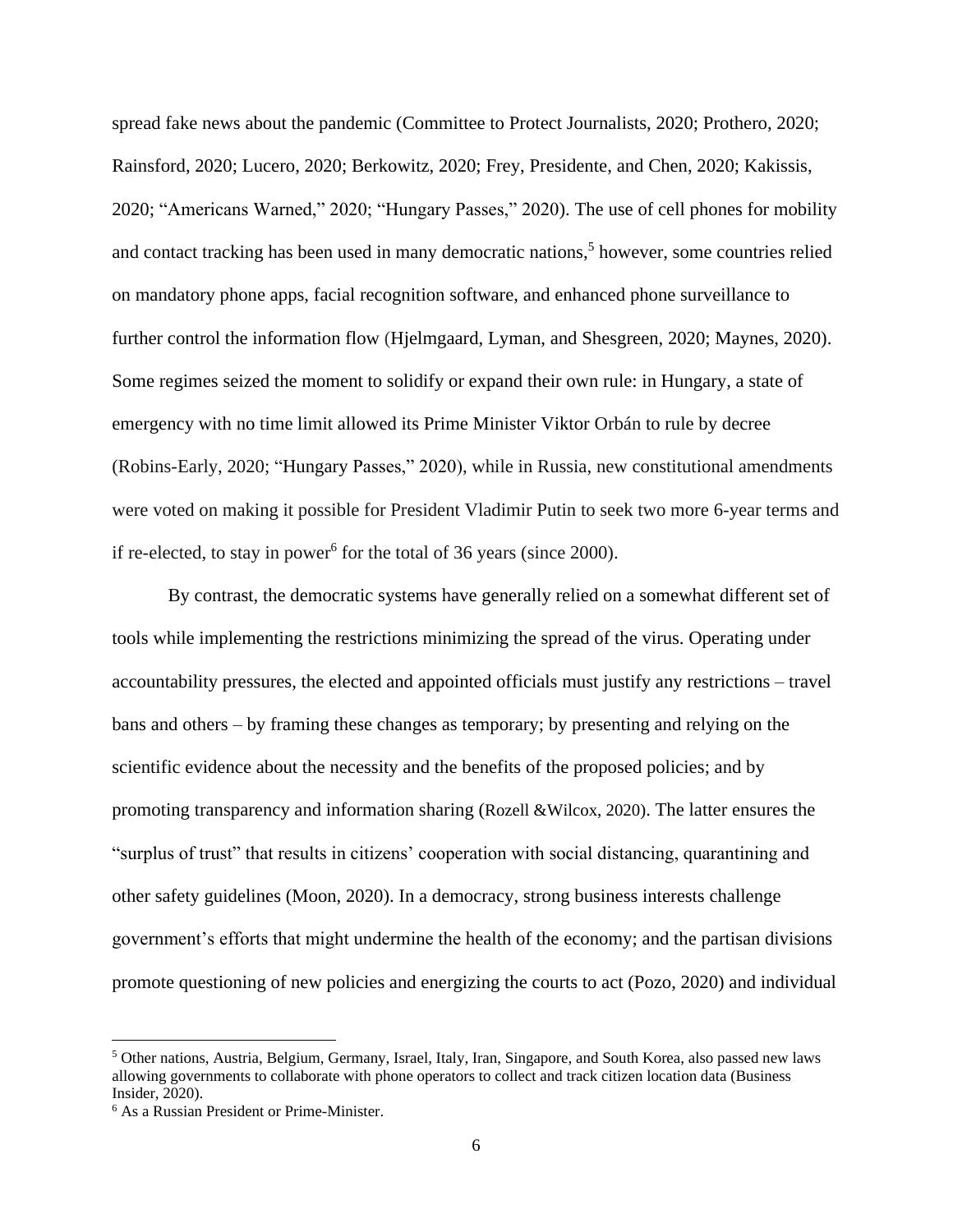citizens to provide feedback including protests to federal, state or local authorities (Friedersdorf, 2020). The latter is also facilitated by a more individualistic culture – one that is less prone to over-conformity and obedience to restrictive government policies (Frey, Presidente, and Chen, 2020).

While the restrictions of individual liberties reflecting the movement from a more democratic to a more autocratic society (or a dictatorship) are often presented as temporary, many in fact are not. Across borders, governments have been found to lack incentives to give up the powers they had gained, and there are strong institutional interests to protect these powers after the "pivotal event" is no longer relevant (Hendricks & Moghaddam, 2019; Dragu, 2011). Combined with the "tribal identification" forces or ultra-right/patriotic movements, which attempt to counter-balance the technological and economic pressures for globalization (Moghaddam, 2019), some of today's government policies, designed as remedies to a major public health crisis, can in fact push societies around the world towards authoritarianism.

The discipline of public administration has largely concerned itself with organizational and managerial attributes, interests, behavior and tools and their impact on public policy and program outcomes. The current pandemic demonstrates just how important – beyond voting – citizens' choices and behavior are in achieving desirable social outcomes. Public opinion of government is regarded as a key indicator of any shifts in the balance between fundamental values in a democratic society (Lewis, 2005). Citizens' views are complex: when citizens feel threatened they may be less supportive of human rights and advocate for a more closed society; they may also be concerned about liberties in the abstract, but endorse specific security proposals; also, citizens often have to derive, from the data available to them, conclusions about the efficacy of government strategies (Lewis, 2005; Moghaddam, 2019).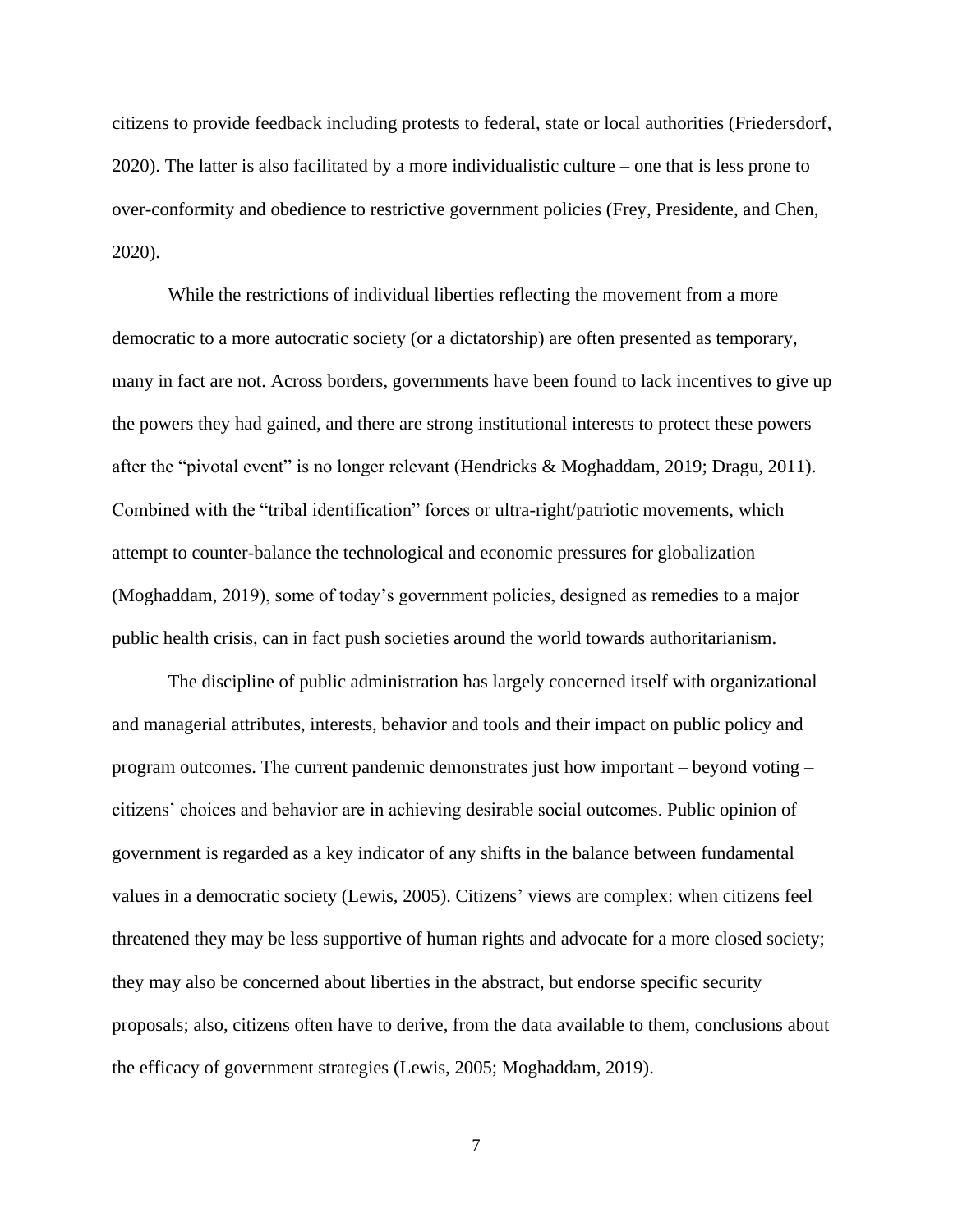While we expect citizens to be generally interested in minimizing and ending the spread of the COVID-19 virus, our study will test whether the manner in which governments go about combating the disease influences citizens' views of government performance. This study randomly assigns two generic scenarios of a hypothetical government's response to its participants: one that includes more severe restrictions and harsher punishments for its citizens, and one that is more measured and relies more on citizen and private-sector cooperation and voluntary action. After being given additional background information, respondents are then asked to evaluate numerous aspects of government's performance: whether it is effective, equitable, and democratic. Additionally, respondents share their approval and comfort with government's response to the pandemic. We hypothesize that, across national contexts, citizens will rate country's performance higher and will show higher levels of approval and comfort with the scenario that includes fewer restrictions on individual liberties. Given the choice, citizens are likely to prefer a combination of transparency about the state of the pandemic and less punitive, less restrictive, more cooperation-based policies controlling the spread of the virus.

*H1: Citizens will rate the "democratic" response to the COVID-19 pandemic higher in terms of effectiveness, equity, democracy, and their overall comfort and approval.*

With the current levels of global connectivity – linking people, organizations and governments around the world – the COVID-19 pandemic is unique. It is accompanied by an extraordinary amount of constantly-updated quantitative and qualitative information involving both the trends and assessments of various efforts to combat the pandemic. Whether citizens draw conclusions and make assessments based on that information is an interesting question. In particular, this study explores the effect of positive, neutral, and negative objective assessments of a government's actions supplied by recognized credible global institutions. Despite the rapid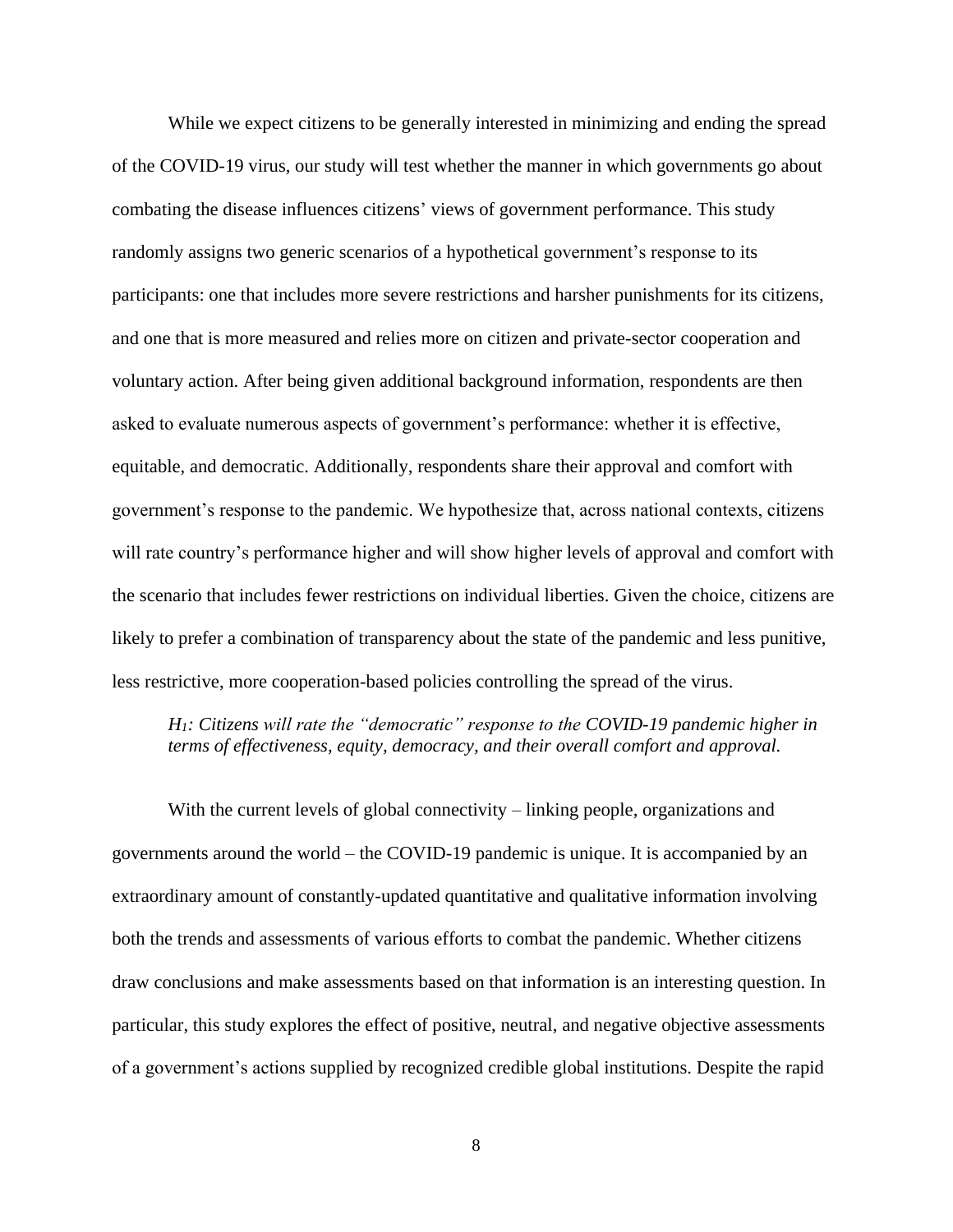spread and social media presence of groups<sup>7</sup> denying the value of scientific evidence, we expect that the average respondent will incorporate objective data supplied by leading public-health agencies into their individual assessments of a government's response to the pandemic. While not being completely free of political and other biases, assessments provided by these agencies are more likely to be based on systematic data analysis conducted by experts. Therefore, they may be perceived as less biased compared to other sources.

*H2: Citizens' assessments of effectiveness, equity, democracy, and their overall comfort and approval will increase with positive ratings from a credible source and decrease with negative ratings from a credible source.*

COVID-19 does not discriminate, but it does affect people differently. While more research is needed to examine the effects of race, gender, income, and other factors on the negative effects of the current pandemic, some preliminary evidence suggests that people of color and persons with lower income and lower education are disproportionately affected by COVID-19 hospitalizations, morbidity and mortality (Beth Israel Deaconess Medical Center, 2020; Abedi et al, 2020; Washington State Department of Health, 2020; "States with the Highest," 2020). In this study, we explore if citizens' assessments of governments' response are influenced by the objective information about a significant gap in health outcomes across income groups in a given context. Economic inequality is a global phenomenon and it has increased dramatically during the past 25 years (OECD, 2020a). We expect that respondents, who were exposed to the information that low-income groups were in fact disproportionately affected by the adverse health effects of the pandemic, will provide more negative assessments of government's response. (An alternative hypothesis might be consistent with the deep-seated assumptions about the "deserved" nature of adversities experienced by those in poverty shared

<sup>7</sup> These movements and groups include the flat Earth societies, the anti-vaxxers, the QAnon and others.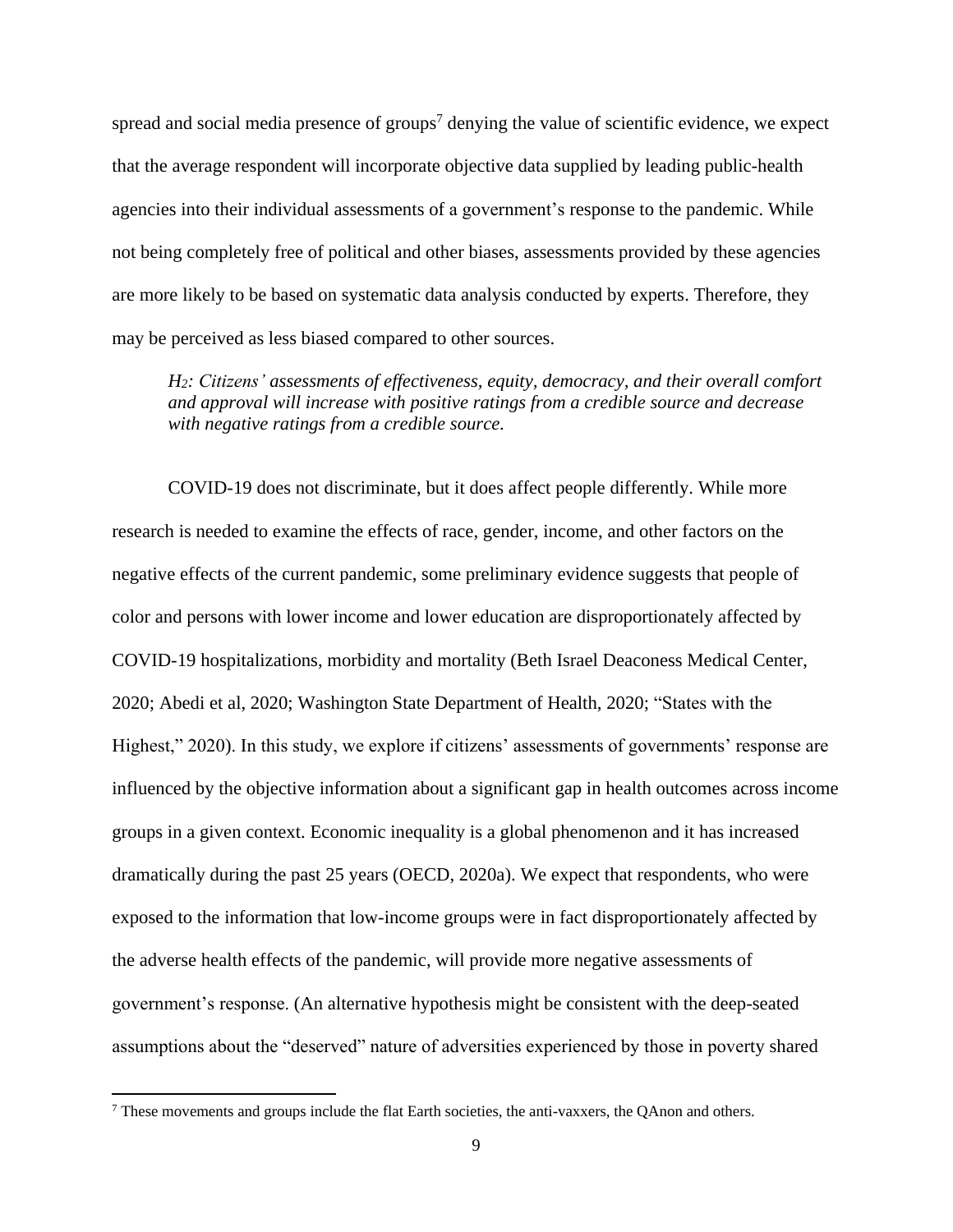by some population groups. If these assumptions and views are prevalent, respondents may in fact be assessing information independently of any information on unequal effects).

*H3: Receiving information about the disproportionate effect of the COVID-19 pandemic on low-income residents will be associated with lower assignments of country's response (including effectiveness, equity, democracy, and overall comfort and approval).* 

Finally, individual assessments of "democratic" and "autocratic" government responses might vary depending on the objective data about the overall performance of these efforts and the information about the socio-economic gap in prevalence of negative health outcomes. For instance, in the context of a prolonged and evolving historic pandemic, when scientists and governments are still learning about the best strategies to minimize its duration and costs, an autocratic response could become a lot more attractive if it is assessed as effective by international public health agencies. Thus, we expect that objective performance information from a credible source will moderate the relationship between the response and citizens' assessments.

*H4: The effect of government response model on citizens assessments of effectiveness, equity, democracy, and overall comfort and approval will change with objective information about government's response success and the socio-economic gaps in the COVID-19 health outcomes.*

We elaborate on our data and methods in the next section. As mentioned above, this research was conducted based on data collected from residents of eight nations: Canada, Denmark, Germany, Italy, Spain, South Korea, the United Kingdom, and the United States. Online Appendix A presents eight brief vignettes summarizing country statistics and key facts/experiences associated with the COVID-19 pandemic in 2020.

## **Methods**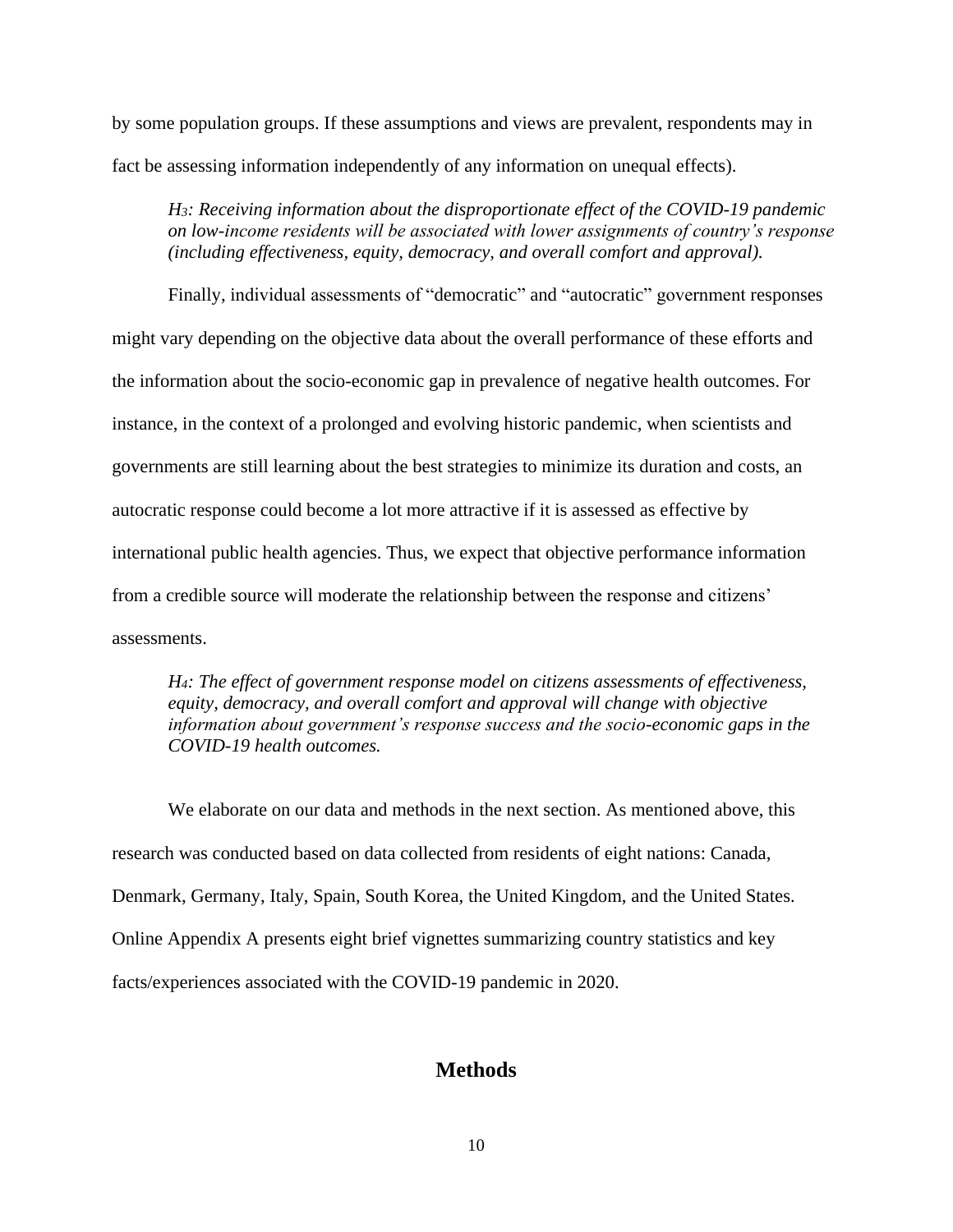#### **Research Design**

We conducted online randomized survey experiments across eight countries. The experiments employ a  $2 \times 3 \times 2$  factor design, in which:

- a. Two COVID-19 response models are: (a1) autocratic, and (a2) democratic. (Note, that these terms are used mainly for general labeling purposes; a democratic system can use the approaches we describe as "autocratic" and vice versa).
- b. Three objective performance cues are: (b1) 2-stars performance ratings by international public health agencies (on a scale from 1 to 5 stars), (b2) 3-stars performance ratings, and (b3) 4-stars performance ratings; and
- c. Two equity cues are: (c1) disproportionately large impact of COVID-19 on morbidity and mortality on low-income groups and (c2) no information about the disproportionate adverse impact on low-income groups.

Respondents were randomly assigned to one of 12 possible combinations of experimental

conditions.

First, all respondents were presented with an introductory description of a fictitious

country, "Country A":

*"In January 2020, the first case of COVID-19 infection was diagnosed in Country A after a tourist tested positive for the virus. Since then, the number of coronavirus cases in Country A has been growing exponentially, reaching 5,000 cases within one month. By mid-February, the President of Country A declared the COVID-19 pandemic a national emergency.*

*The national and local governments in Country A prepared and implemented a response plan that included numerous strategies.*

- *Country's A's National Institute for Infection Control issued guidelines on the use of masks, handsanitizing and social distancing.*
- *New dedicated health facilities were constructed to meet the growing demand for hospitalizations.*
- *National and local governments jointly worked on a testing strategy to help identify and quarantine COVID-19 cases and their contacts.*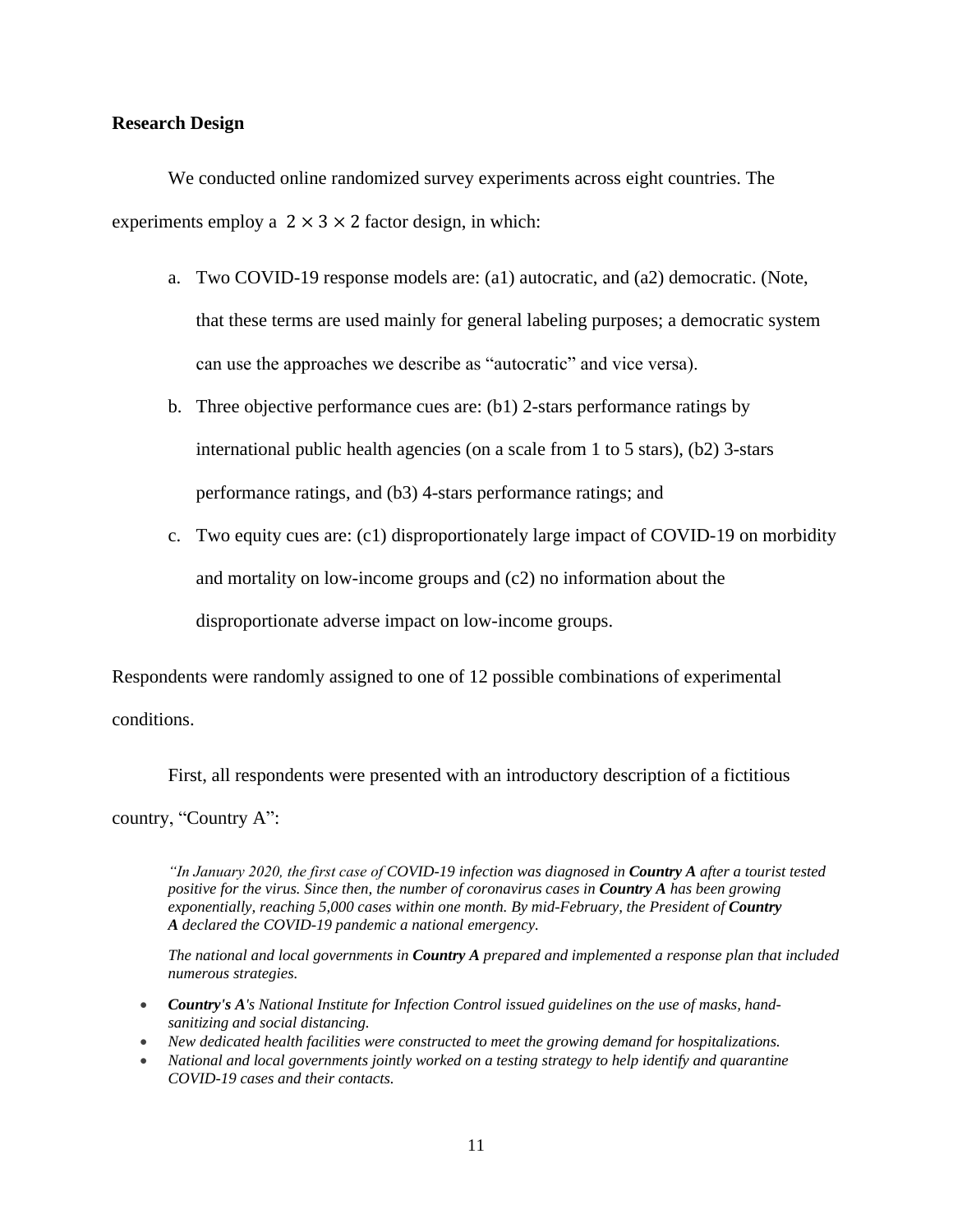• *Resources and local government personnel were dedicated to sterilizing public spaces during the pandemic."*

Respondents were then randomly assigned to one of two possible scenarios reflecting a

model of Country A's response to the pandemic. Half of all respondents were assigned to the

#### "autocratic" scenario:

#### *"Additionally,*

- *The government implemented a stay-at-home order throughout Country A.*
- *In two cities with the highest rate of COVID-19, a lock-down was implemented. Local government installed physical barriers restricting resident mobility. Food and medications were delivered by law enforcement authorities. Public transportation was suspended.*
- *All residents were required to install a mandatory electronic system* Cov19App *on their private mobile phones. The government used the system to remind citizens of restrictions and serve as contact tracking device in case anyone became infected. Residents submitted requests to leave home through* Cov19App *reporting the purpose and duration of their trips.*
- *Enhanced police surveillance of streets to monitor the compliance with the stay-at-home order was implemented nationally. Penalties (fines and jail time) were instituted for violating the restrictions.*
- *To minimize the panic and protect the public from misinformation about the pandemic, the government implemented increased monitoring of mass media outlets and individual social media accounts. New laws were passed involving penalties for spreading false information."*

## The other half was assigned to a "democratic" scenario, as follows:

#### *"Additionally,*

- *Partnering with community organizations and private companies, government agencies actively promoted voluntary, responsible social distancing and self-isolation.*
- *A stay-at-home order was implemented in two cities with the highest rate of COVID-19.*
- *To enhance citizen cooperation and compliance, government agencies were open and transparent. They promoted and encouraged information sharing through constant disclosure of real-time data on COVID-19 to the general public, as well as the media and major private public health agencies.*
- *Through the partnership with the largest internet provider in Country A, a free 3-months broadband subscription was offered to all interested users to promote access to information and online public education.*
- *An electronic system* Cov19App *was created for citizens to access up-to-date information, public health recommendations and regional statistics about new cases and deaths. Residents were encouraged to install* Cov19App *on their private mobile phones."*

The distinctions between these scenarios stress (1) the rigidity versus leniency of

restrictions to movement, (2) harsh punishment for violations versus more voluntary self-

isolation, and (3) mandatory electronic citizen surveillance and punitive approach to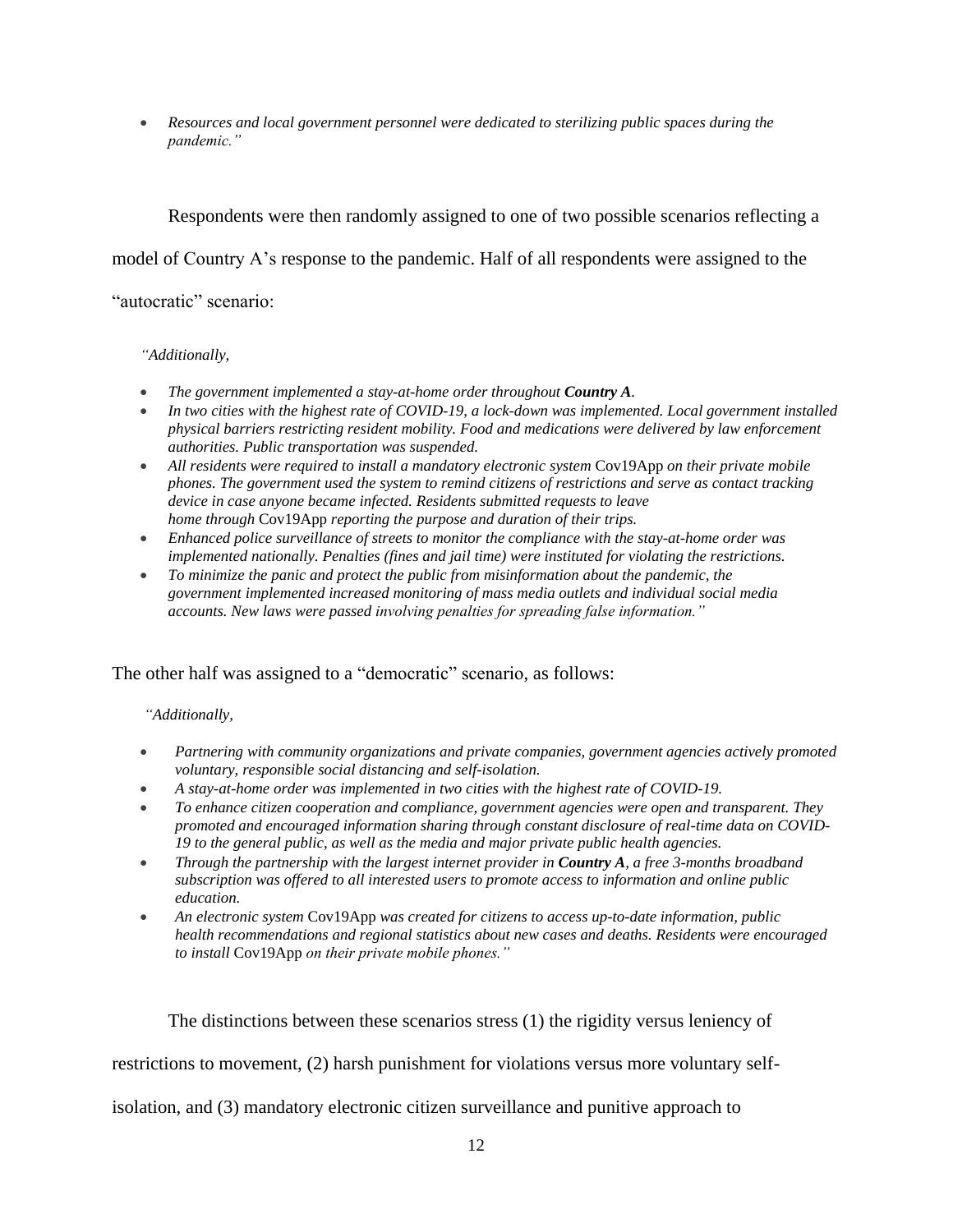"misinformation" versus public-NPO cooperation to encourage openness and transparency, data sharing, and citizen education.

Next, we randomly manipulated Country A's performance in terms of their success in combatting COVID-19. Respondents were randomly assigned to one of three groups, where the country's efforts were rated by a joint report issued by the World Health Organization, the World Bank, and the United Nations as 2 stars, 3 stars, or 4 stars on a scale of 1 to 5 (with 5 stars representing the best rating).

*2-stars: "On June 30, 2020, the World Health Organization, the World Bank and the United Nations issued a joint report describing and evaluating governments' responses to the COVID-19 pandemic in all affected countries. According to this report, Country A government's response to COVID-19 was rated 2 stars* ( $\frac{1}{2}$   $\frac{1}{2}$ ) *on a scale of 1 to 5 (with 5 stars being the best rating).*"

*3-stars: "On June 30, 2020, the World Health Organization, the World Bank and the United Nations issued a joint report describing and evaluating governments' responses to the COVID-19 pandemic in all affected countries. According to this report, Country A government's response to COVID-19 was rated 3 stars* ( $\frac{1}{2}$  $\frac{1}{2}$  $\frac{1}{2}$  $\frac{1}{2}$ ) *on a scale of 1 to 5 (with 5 stars being the best rating).*"

*4-stars: "On June 30, 2020, the World Health Organization, the World Bank and the United Nations issued a joint report describing and evaluating governments' responses to the COVID-19 pandemic in all affected countries. According to this report, Country A government's response to COVID-19 was rated 4 stars* ( $\frac{1}{2}$   $\frac{1}{2}$   $\frac{1}{2}$   $\frac{1}{2}$ ) *on a scale of 1 to 5 (with 5 stars being the best rating).*"

We use star ratings as an objective and unambiguous measure of government performance, as the index has been widely used in government evaluations and is intuitive and easily understandable by the general public. For the source of performance information, we chose three major public health agencies rather than a single organization for strengthening perceived source credibility.

Finally, to examine the moderating effect of unequal impacts of COVID-19 across

income groups on the relationship between individual assessments of government efforts and the

governance model, we randomly assigned all participants into two groups. One group received

no additional descriptive information, while the second group received information that the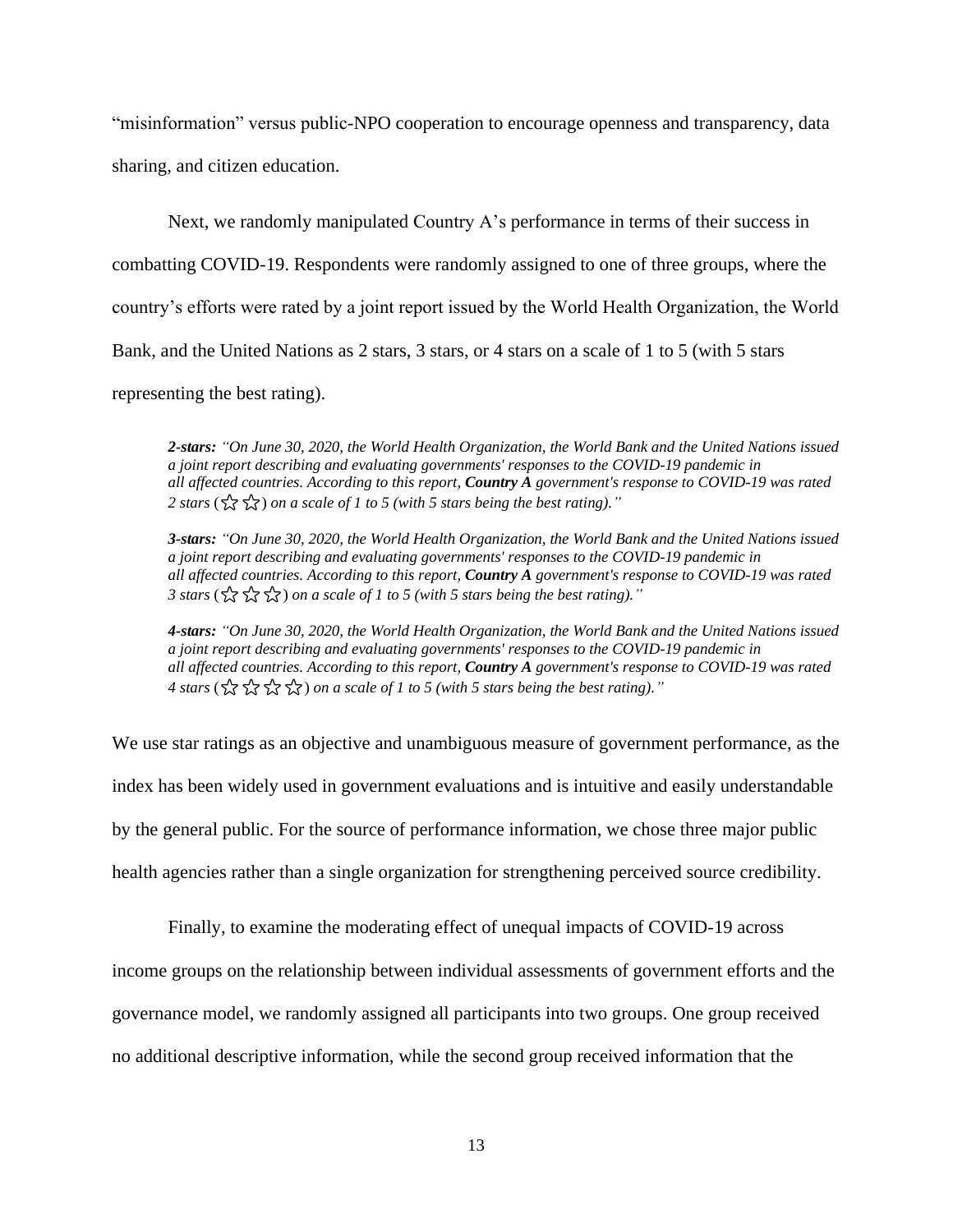morbidity and mortality rates were significantly higher among low income persons compared to high income persons in Country A:

*"The report also noted that COVID-19 cases and deaths in Country A were not equally distributed across income groups. Specifically, COVID-19 cases and deaths were significantly higher among low-income persons compared to high-income persons."*

This study involves no deception. Informed consent was obtained from all respondents prior to the survey. The consent form detailed the objectives of the study and emphasized the fictitious nature of the country and the response scenario that respondents would be presented with. At the end of the survey, respondents were once again informed of the objectives of the study as well as the fictitious nature of the country and the scenarios they reviewed. We have obtained approval from the authors' Institutional Review Board prior to commencing the survey; consent forms were designed to accommodate specific restrictions on human subjects required in individual countries. All the surveys were conducted at the same time between late June and early July of 2020. Surveys in the U.S., Canada, and the U.K. were conducted in English, and surveys in other countries were translated into local languages by native-speaking co-authors.

The selection of countries was driven by three factors. First, we limited the study to democracies. Our research questions focus on the tradeoff between government action and individual freedom and liberty; these are choices that become most relevant in democracies where political freedoms allow individuals to act on such choices. Second, access to subjects via the internet survey portals was necessary to conduct the experiments at a reasonable cost. The absence of both internet penetration and a reliable survey portal eliminated many countries in Latin America, Africa, and Asia. The need to have collaborators with survey experience who were native speakers placed a second limit on our choices. Third, given the two constraints we opted to select countries that varied both in response to COVID-19, the severity of the pandemic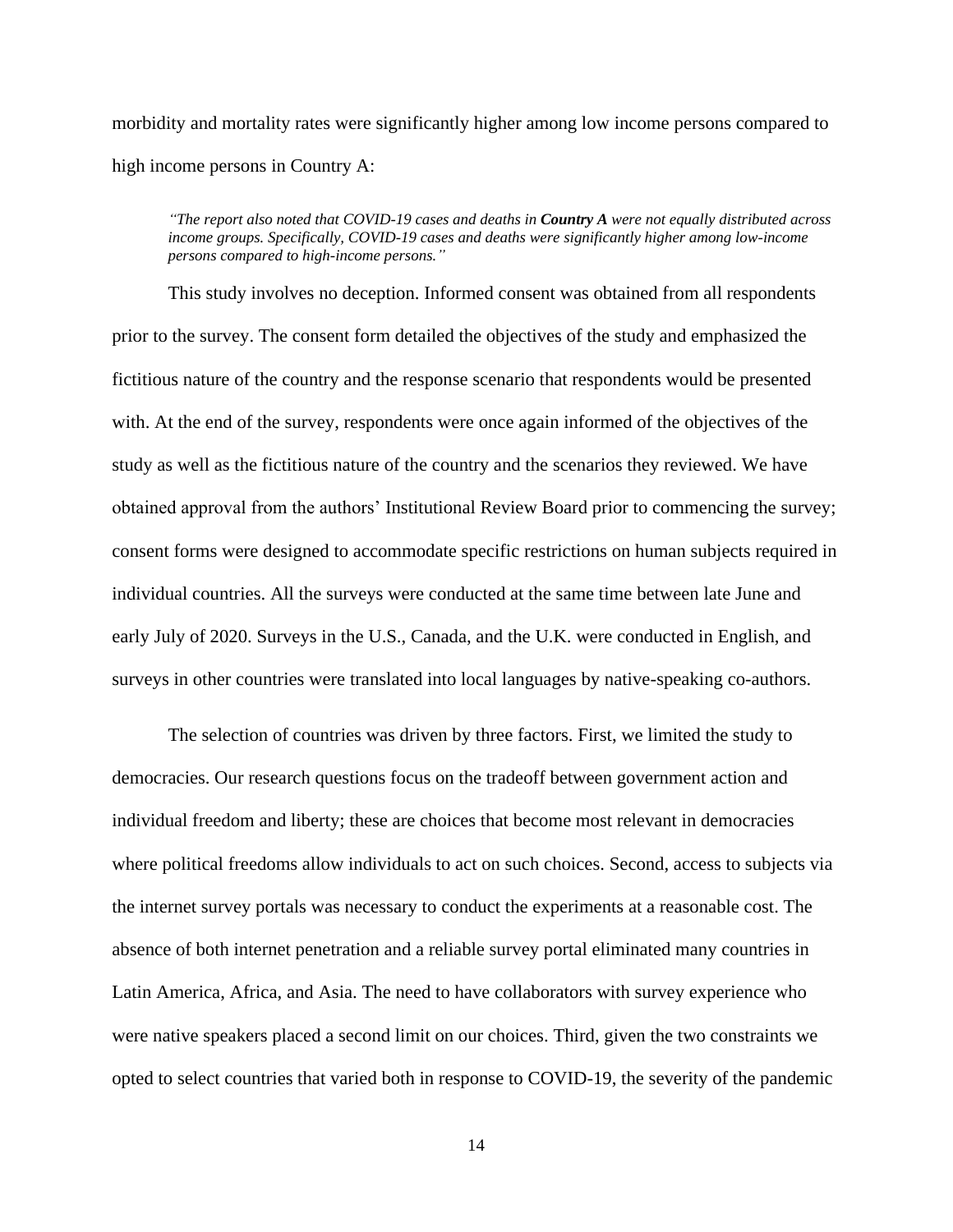in the country, and the variation in institutional structures. A survey experiment of this nature falls between a pure lab experiment where extraneous factors can be eliminated and an observational study where the confounding factors might be extensive. Given the world-wide reach of the pandemic, the individuals would all have likely had some exposure to their government's response to the COVID-19 and thus did not come to the experiment with a blank slate. This experience would suggest that national context would provide a lens through which individuals would evaluate either a more authoritarian or a more democratic approach. The final set of eight countries provides us substantial range in government responses and the severity of the pandemic in the country (see online Appendix A) as well the centralization of policy decision-making (Denmark, the United Kingdom, South Korea, and Italy are unitary countries; Germany, Canada, and the United States are federal systems; Spain is a mixed system that combines both centralization and local autonomous regions).

## **Data**

Our sample includes over 7,000 adults recruited from Canada, Germany, Italy, South Korea, Spain, Denmark, the U.K. and U.S. From each of these countries, we recruited 1,000 adults through Amazon Mechanical Turk (United States), Prolific (Canada, Germany, Italy, Spain, and the U.K.), and dataSpring (South Korea). We also attempted to recruit a sample of 1000 via Prolific in Demark but were able to complete only 117 adults; we retained the Denmark sample in the analysis despite its lack of statistical power. The survey was designed in and administered through Qualtrics. Power analysis helped determine the sample size needed per country: more specifically, we set the parameters to have a statistical power of 0.80 and a significance level of 0.05 (Walker et al, 2019). For the effect size, since no previous studies have been conducted to examine the relationship between governance models and citizens'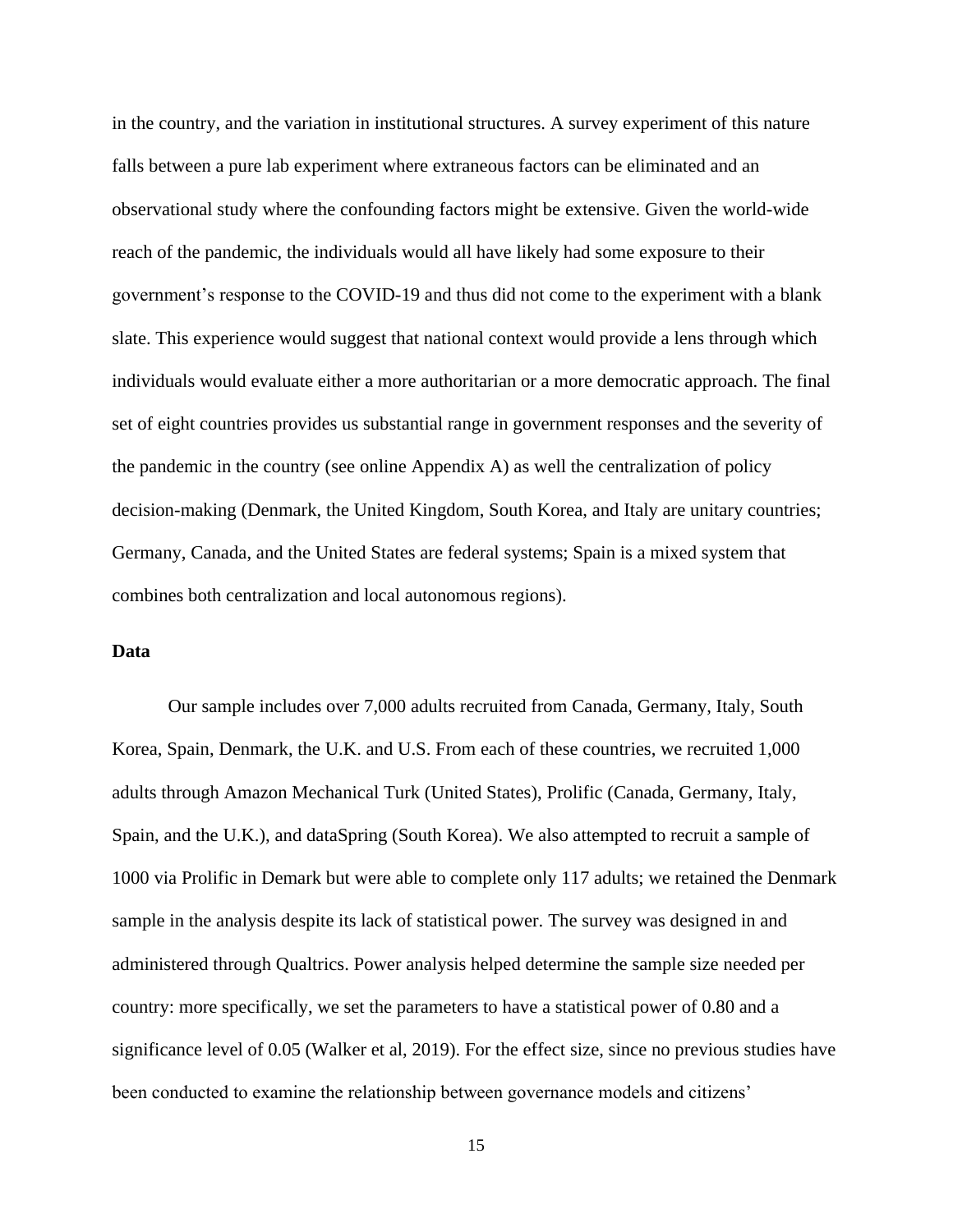evaluations of government performance in responding to COVID-19, we chose the small effect sizes for conservative estimates (Perugini, Gallucci, & Costantini, 2018). The results of the power analysis suggest that our sample size is sufficient to make reasonable inferences.

The survey platforms we used in this study are commonly used in social science research in the U.S., Asia, and Europe. Prolific is owned by Prolific Academic Ltd based in England and Wales<sup>8</sup> and has a large number of respondents from European countries, where Amazon Mechanical Turk is not as widely known and used. Participants from South Korea were recruited through dataSpring, an online survey engine with access to large samples from Asian countries.<sup>9</sup> MTurk was used for the U.S. participants only. Each respondent received compensation upon completing the survey.

For survey experiments conducted via MTurk or other online survey engines, data quality is a top concern (Stritch, Pendersen, and Taggart, 2017). We have utilized several strategies to enhance our survey quality. First, since this study involves multi-country comparisons, it is critical to ensure that the respondents we recruited are actually residing in those countries rather than using Virtual Private Server (VPS), Virtual Private Networks (VPN), or a proxy to hide their country location, which poses threats to validity of the study. To address this issue in MTurk, we required participants to deactivate any software on their machines that met the listed criteria before the survey commences, and those who failed to do so were prohibited from participating in the survey. We then utilized a protocol developed by Winter, Burleigh, Kennedy, and Clifford (2019) to screen out respondents who do not currently reside in the U.S. (using

<sup>8</sup> For more information about Prolific, please visit [https://www.prolific.co.](https://www.prolific.co/)

<sup>9</sup> For more information about dataSpring, please visit [https://www.d8aspring.com](https://www.d8aspring.com/)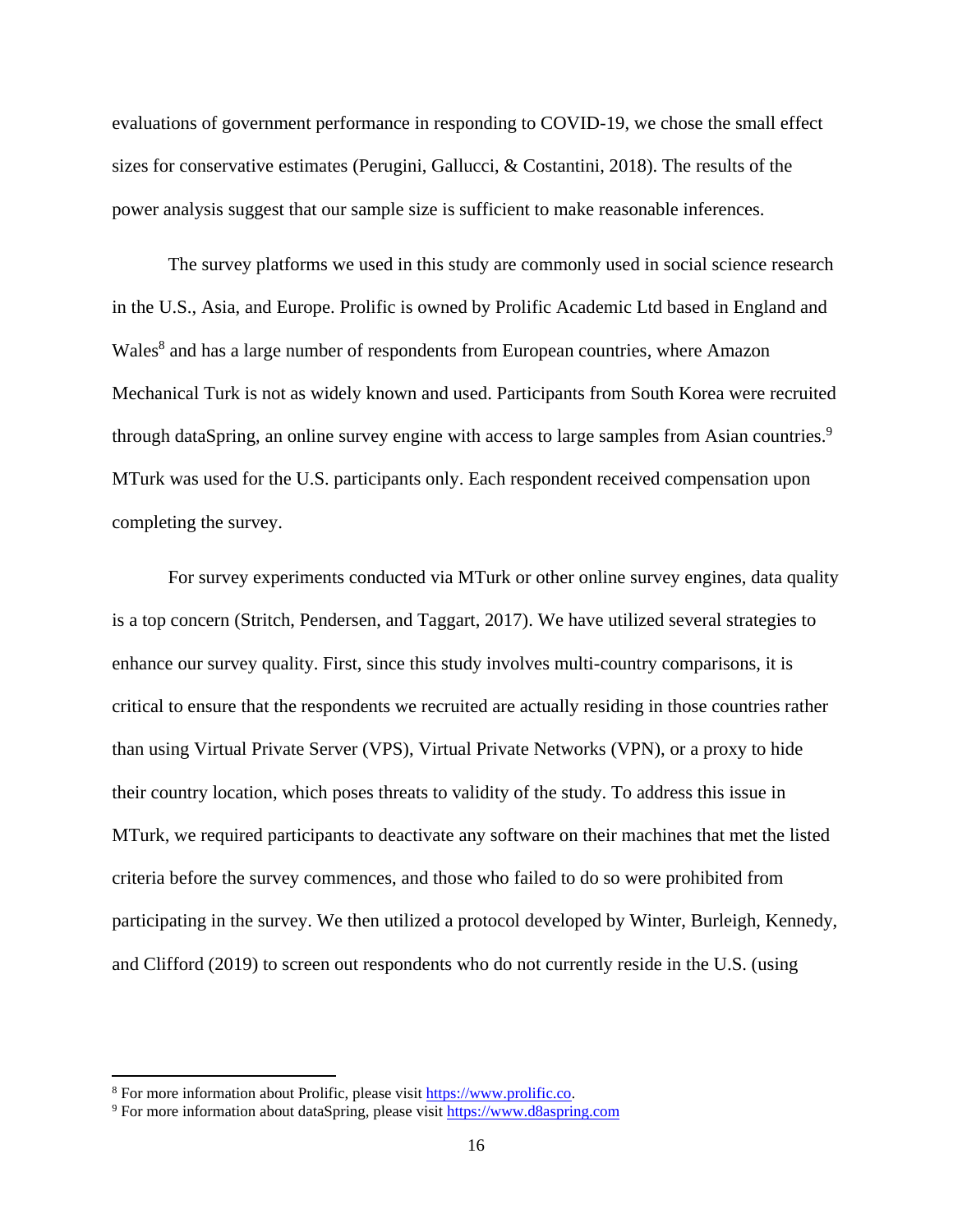IPhub) or those who were using VPNs to hide their location. This tool was used in addition to imposing country residence criteria in MTurk.

Prolific and dataSpring offer in-house rigorous prescreening based on respondents' current country of residence, and as researchers, we applied the "current country of residence" screening criterion to recruit participants from designated countries on Prolific and dataSpring. Prolific and dataSpring also block low quality ISPs to prevent participants from using VPN/VPS to hide their location. For dataSpring, the system checks respondents' IP addresses to ensure the sample is indeed from the users claimed country location. Both platforms implemented a protocol to reduce duplicated responses through strategies such as IP address detection. Per Prolific instructions, we included screener validation questions in Qualtrics that replicate Prolific's prescreening criterion we applied, and the survey was discontinued when inconsistencies were identified.

The second strategy we used to ensure data quality involved enabling one response per client option to prevent ballot stuffing in Qualtrics for all surveys. A reCaptcha question was included at the start of the survey to prevent bots from taking the survey. We also included an open-ended question requiring participants to type in their answer to screen out nonsensical responses of those participants who are rushing through the survey. Furthermore, we controlled how long each participant would spend on the two longest descriptive pages (20 and 30 seconds, respectively) before the "Next" button would appear and they would be able to proceed to the next question.

Finally, an important part of survey experiment is to ensure that respondents are paying attention and reading the survey carefully (Mutz and Pemantle, 2015). To address this issue, we conducted manipulation checks on the treatment variables by asking three questions regarding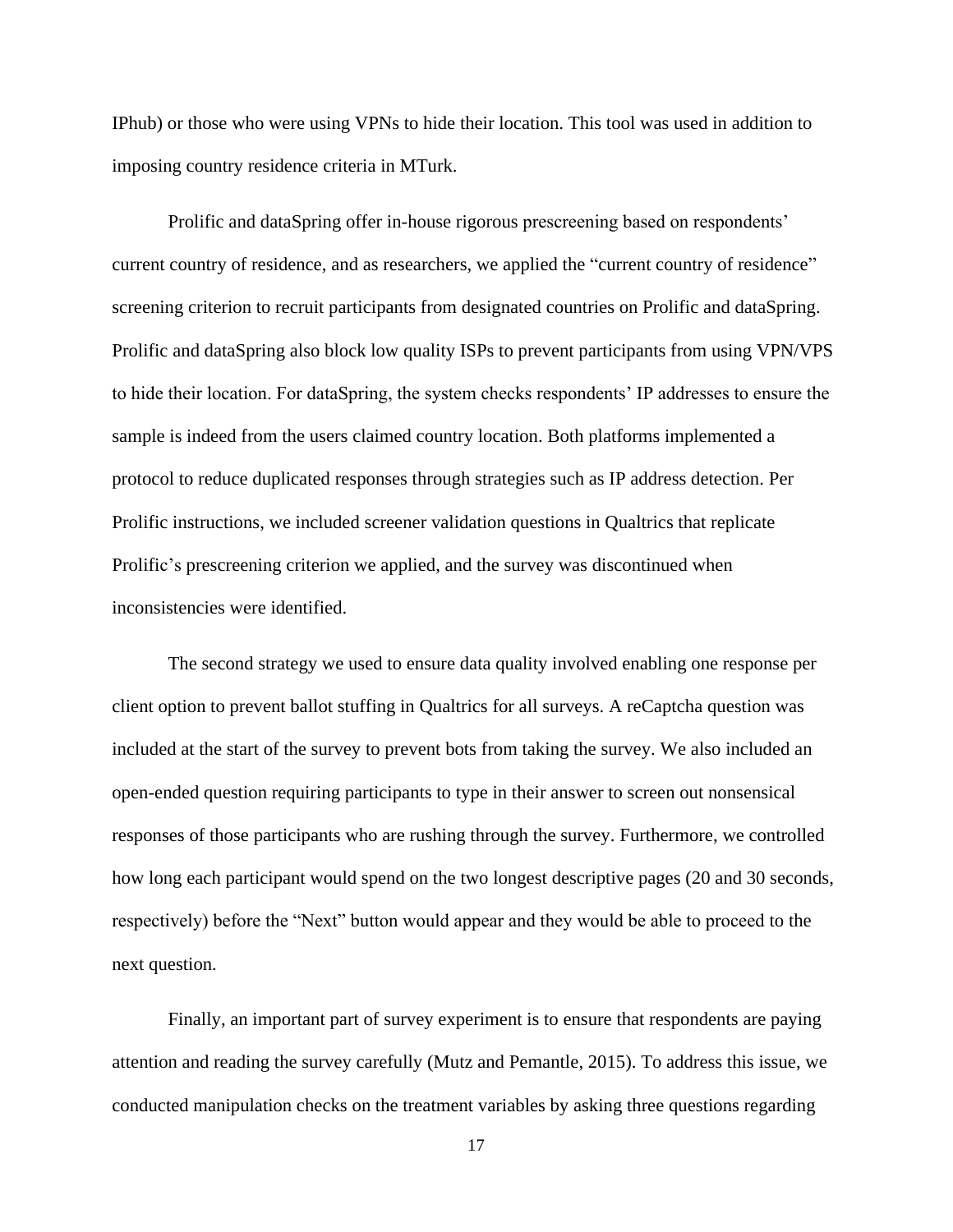the governance model, star rating assigned by public health agencies, and whether impacts of COVID-19 varied across income groups to ascertain that respondents were able to recall and understand the survey scenarios. The manipulation checks (see online Appendix B, Tables B1 through B17) varied somewhat by country and internet platform but were generally fairly high for on-line experiments (cf. Kane and Barabas 2019). The average manipulation check for countries using the Prolific platform was consistently high: Germany (93.2%), Italy (91.6%), Spain (86.3%), Canada (93.0%), United Kingdom (92.1%), Denmark (88.3%). The results for South Korea (73.9%) on dataSpring and the United States (81.3%) on MTurk were also high for internet experiments. All cases show that the treatment groups clearly see the treatment and Chisquare tests between the experimental groups and these manipulation checks are highly significant, thus indicating the treatment effect should be sufficient to assess a response (Mutz and Pemantle, 2015).

For additional sensitivity analysis, demographic information collected on study respondents included age, gender, political affiliation, urban vs. rural area of residence, country region, income, education, as well as information about prior personal exposure to COVID-19.

## **Findings**

#### **Balance Tests**

We conducted balance tests to determine if the three experimental conditions – response (democratic or authoritarian), evaluation (star rating), and inequality (low income impact) were random with respect to six respondent characteristics – age, gender, urban/rural, education, income, and ideology/partisanship. Of the 144 F-tests for balance (3 experimental conditions x 6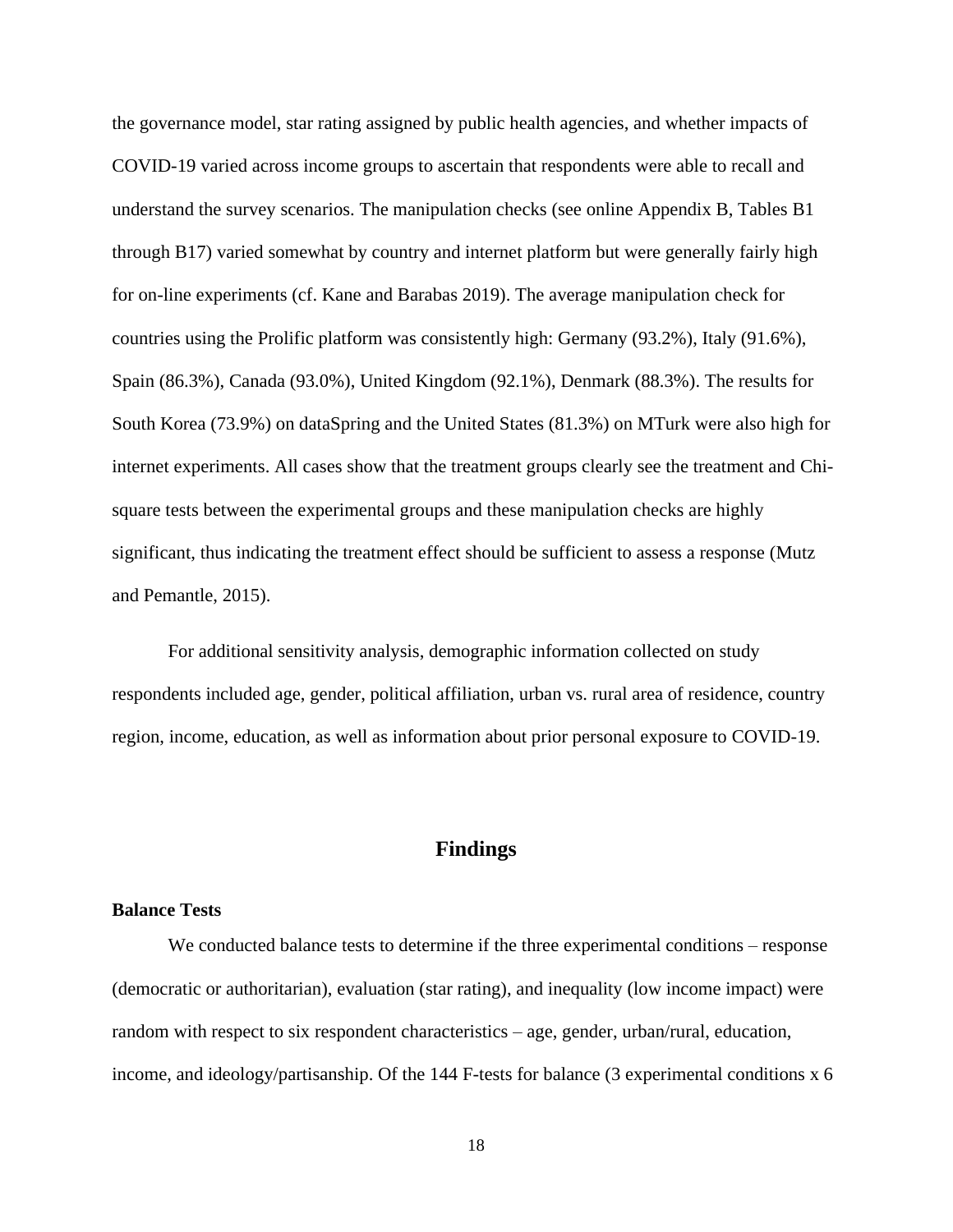characteristics x 8 countries), only eight were statistically significant at the .05 level (7.02%) indicating overall random assignment (see online Appendix C, Tables C-1 through C-8). Two of the eight significant cases occurred in Denmark with its very small sample.

#### **Measurement**

We examine the public's assessment of our experimental conditions using five dependent variables – effectiveness, equity, democracy, comfort, and approval. Our experiments take place in eight different countries that vary a great deal in context and response to the COVID-19 crisis. To be able to make comparisons across the countries, it is important to establish some degree of measurement equivalence (Jilke et al. 2017). Table 1 reports summary statistics from a principal components factor analysis run on the measures of effectiveness, equity, and democracy for each of the eight experiments (online Appendix D, Tables D-1 through D-8 report the full results of these analyses by country).

#### [Table 1 here]

Effectiveness is measured by a series of eight Likert scales that range from 1 (does not fit at all) to 7 (fits very well) in response to general effectiveness of the hypothetical country in dealing with the COVID-19 crisis. The first factor from the principal components analysis shows a measure that is both highly reliable and appears to be consistently measured across the countries. All Cronbach's alphas are equal to 0.90+, an indicator of excellent internal reliability. In addition, the individual items all load strongly and positively, most at 0.80 and above with the exception of three items in Germany and three in Denmark.

Equity is measured by the first factor of a principal components' analysis of three similarly anchored Likert scale items focused on equal treatment of all individuals in the country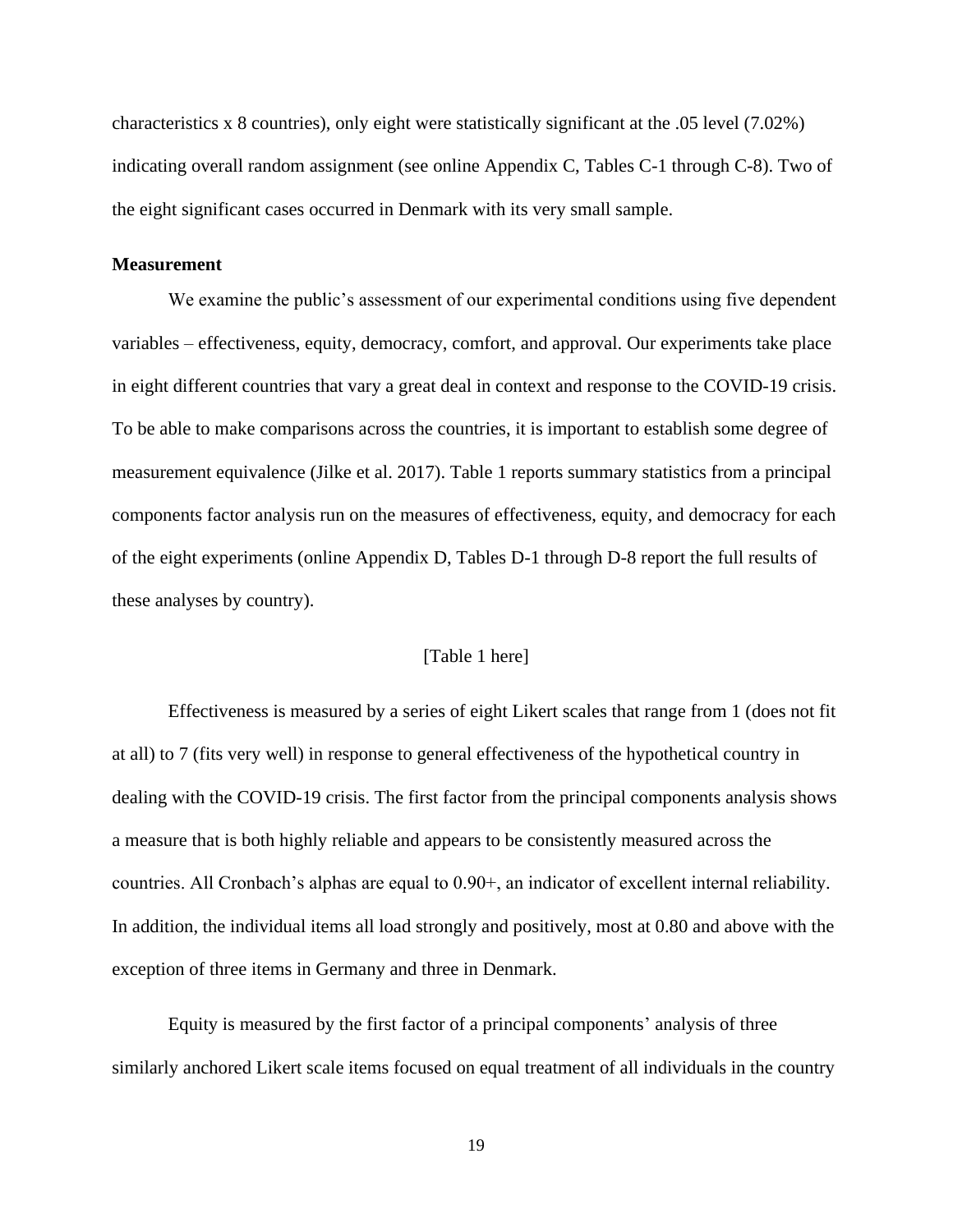(see online Appendix D Tables). The resulting measure shows good measurement reliability in all countries with measures at 0.79 and above. None of the individual loadings are less than 0.81 in any of the eight countries suggesting strong internal reliability of the measure and one that is relatively consistent across countries.

Democracy, or how democratic the respondents rate country A's actions in regard to COVID-19 uses four similarly anchored Likert scale items. The first factor again demonstrates high levels of reliability in all eight countries with Cronbach's alphas ranging from 0.84 to 0.91. The individual loadings for the four items on the first factor are generally high with only two items loading as less than 0.80, both in Spain. Overall, all three measures are characterized by high internal reliability and consistent loadings across countries indicating a set of measures that are likely to be comparable.

#### **Hypotheses Tests**

The strategy of presentation will be to present the findings by pooling all eight country experiments and then note differences that appear among the individual countries. The presentation will show that individuals responded in very similar ways to the experimental conditions in all the countries; the differences were often of degree and then only in some of the more complex analyses involving interactions among the experimental conditions.

#### [Table 2 here]

Table 2 presents the results for the general approach to COVID-19 (democratic vs. authoritarian), the outside evaluators' rating, and inequity. The approach variable is coded 1 if the democratic approach is presented to survey participants, and 0 for the authoritarian approach presented; the inequality variable is coded 1 if the respondent received information about the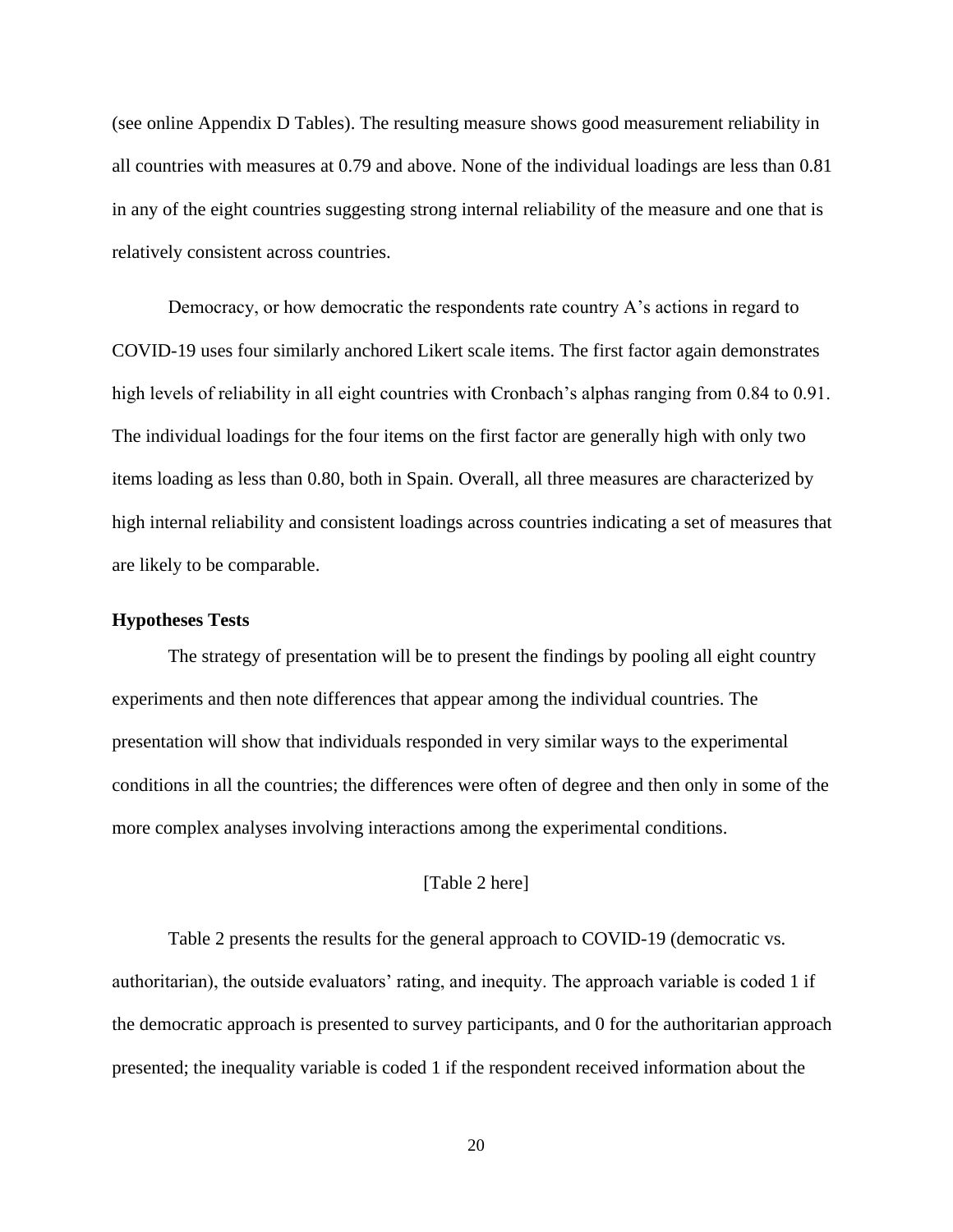greater impact on low income individuals (versus 0 for those who received no such information), and the outside evaluators or star rating was treated as an interval variable with values of 2, 3, and 4 stars. Both the rows and the columns of Table 2 present valuable information. In terms of effectiveness, individuals rate the democratic approach to COVID-19 higher than the authoritarian approach (approximately two-tenths of a standard deviation) and rate government's response to COVID-19 as less effective when informed of greater impact on the poor (about onefourth of a standard deviation). Performance information by the outside evaluators appears to be given substantial credibility with each additional star given in regard to performance associated with slightly more than a one-fourth standard deviation increase in assessed effectiveness of government's response. Because the star ratings have more range than either the approach or the equity cue, it has the greatest impact on the respondents' assessments of effectiveness.

The findings for effectiveness are replicated in terms of significance for the other four dependent variables (see columns "Equity," "Democracy," "Comfort," and "Approval"). No matter what the dependent variable, the respondents prefer a democratic response, one that is rated high by leading public health agencies, and one that is not inequitable. These results provide support for hypothesis 1 (democracy vs. authoritarian response), hypothesis 2 (the ratings of the outside evaluators), and hypothesis 3 (inequity).

Equally interesting to the overall results are the differences in the association of the independent variables with the different dependent variables, a set of results that provides some indication that the respondents are able to make some clear distinctions among the various concepts. The relative influence of the democratic approach is significantly greater on the democracy dependent variable than on effectiveness or equity, suggesting that respondents linked the greater openness, transparency, collaboration and lower level of restrictions and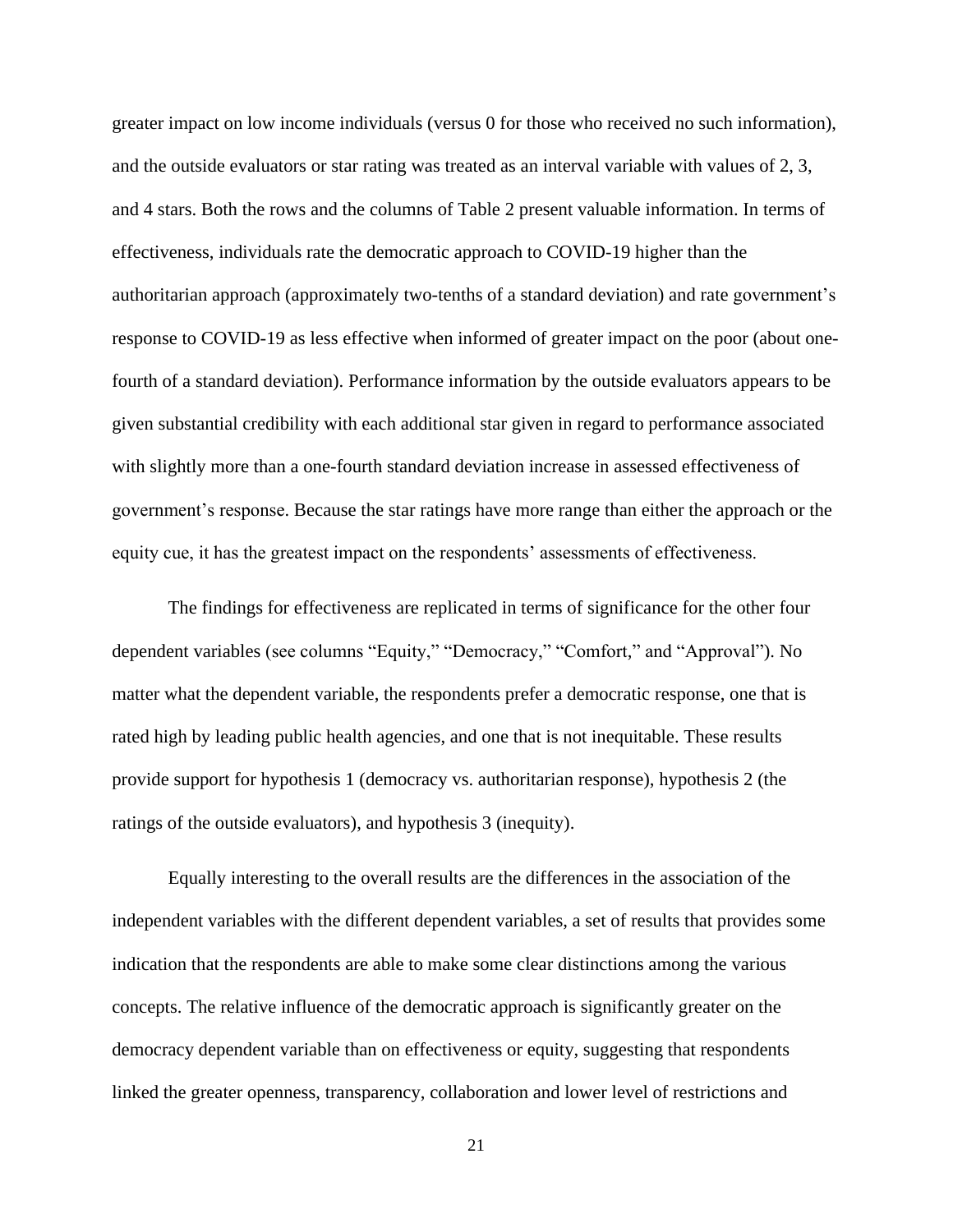surveillance in the COVID-19 response with the more democratic governance model. Similarly the star ratings, provided by the leading public health agencies as their stamp of approval for the overall success of Country A government's response, have their greatest influence on the effectiveness rating compared to other dimensions of performance (although the differences are much smaller). Finally, the cue on the unequitable effect of COVID-19 on low-income populations has significantly more negative effect on respondents' assessment of equity in Country A than on the other dependent variables. These patterns suggest that the measures have good external validity.

The comfort and the approval dependent variables provide some additional insight as to how much value the respondents place on the democratic approach, the ratings and presence of inequity. Since the democratic approach and inequity are dummy variables, their effect size is comparable; the star ratings have a range of 2 (from 2 to 4 stars) and thus could be made comparable by multiplying the coefficient by 2. In terms of comfort this suggests that the respondents are most sensitive to the star rating information (0.596) followed by a democratic approach (0.490) and then inequity (-0.192). The same rank order holds for approval: star rating (0.522), democratic approach (0.335), and inequity (-0.120). None of the presented findings are affected by inclusion of a set of dummy variables for the individual countries. In fact, of the 35 coefficients (with the US as the excluded category), only six are significant at the 0.05 level, four for the comfort equation and two for the approval equation (see online Appendix E, Table E-9).

#### [Table 3 here]

The experimental results for the individual countries are very consistent with those presented in Table 2. In terms of hypothesis 1 linking democratic approaches to higher evaluations in each country, the findings are summarized in Table 3. Dependent variables for all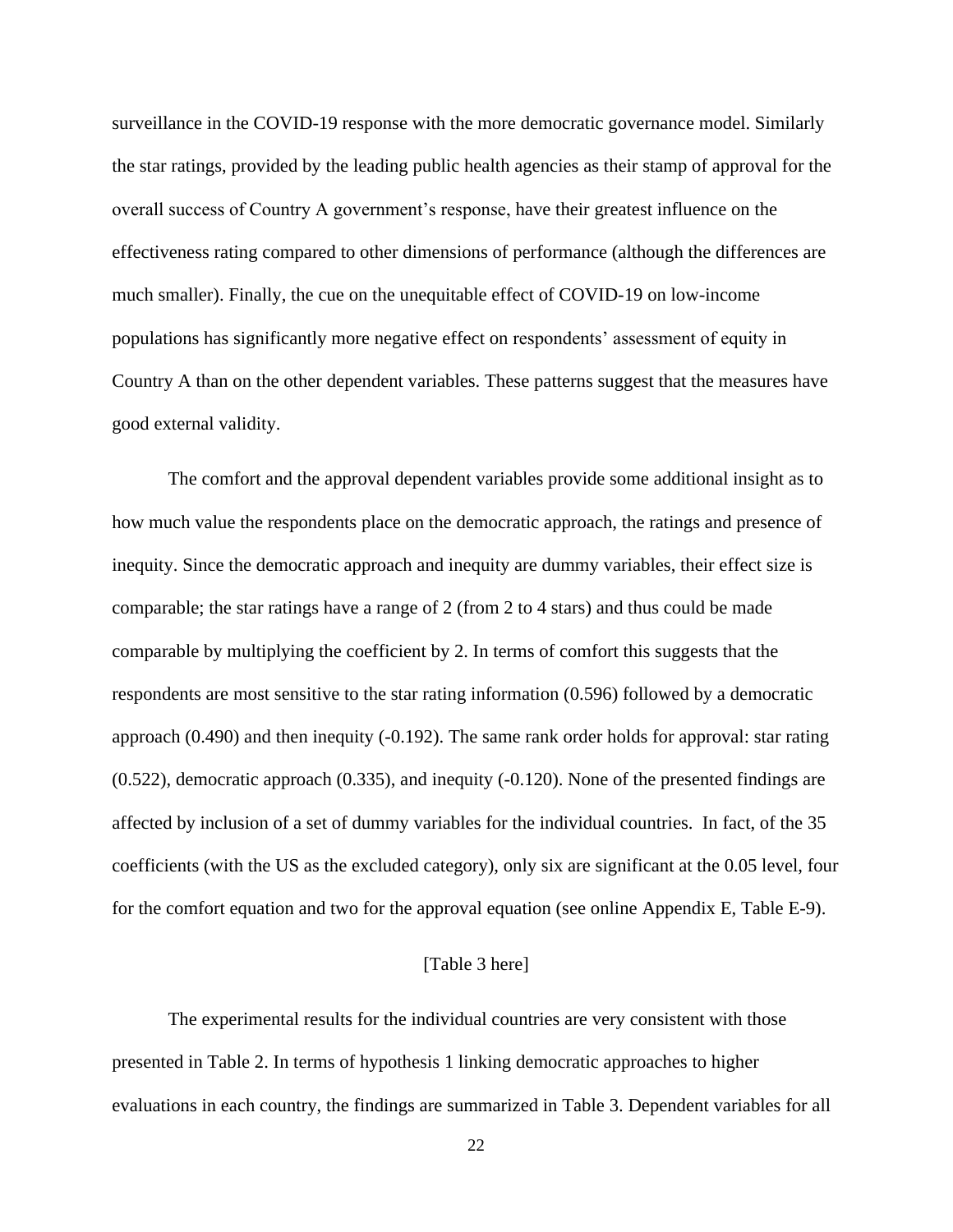regressions are listed in the first column, while the remaining columns show the effect of the democratic response to COVID-19 on five dependent variables in each of the eight countries. As Table 3 shows, 38 of the 40 relationships (five dependent variables times eight countries) are statistically significant in the predicted direction. The two exceptions are for the effectiveness equation for the US and the UK where democratic approaches are not seen as more effective than authoritarian ones. Also note, in both the US and UK, the positive effect of the democratic approach on equity is statistically significant at 0.10 level. One advantage of dependent variables measured the same way across the countries with similar means and standard deviations is that the individual country regressions provide some indication of what respondents in each country value more. Particularly interesting patterns are shown in regard to democratic approaches. If one examines the regression coefficient for a democratic approach by country in Table 3, they find that the U.S. places the lowest value on a democratic response to COVID-19 in terms of effectiveness, the second lowest in terms of equity, and the lowest in terms of democracy. Germany and Denmark, in contrast, place the highest values on a democratic response to COVID-19 on all three assessment criteria.

#### [Table 4 here]

For hypothesis 2, Table 4 shows the effect of leading public health agencies' ratings on respondents' evaluations of effectiveness, equity, democracy, comfort and approval. As in Table 3, in Table 4, we list all dependent variables in the first column, and each of the eight columns shows the effect of star ratings on the dependent variables in eight countries. All 40 of the relationships are statistically significant in the predicted direction. This table shows a much more uniform pattern across the countries in response to outside expert assessments of performance.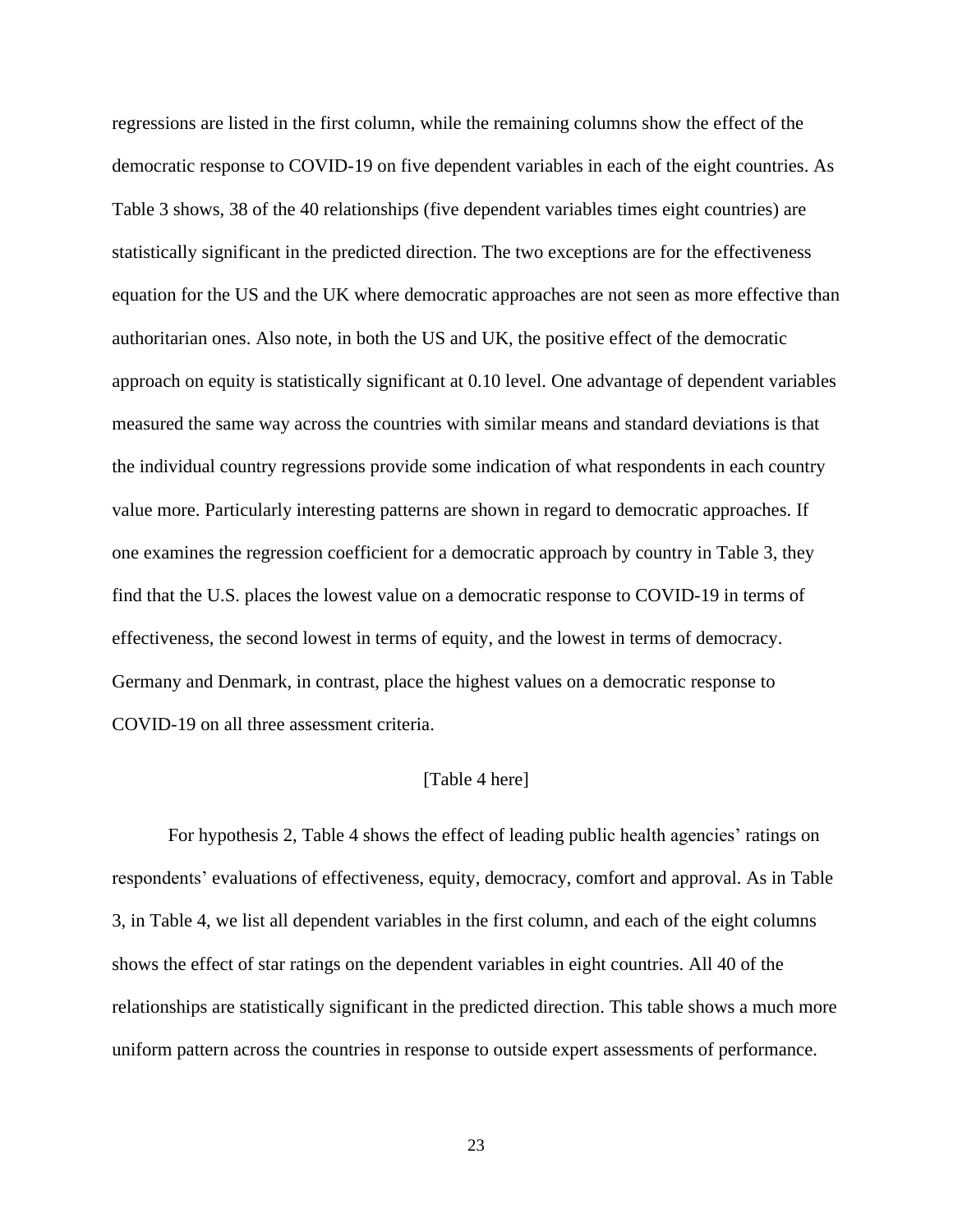There is still variation, however, with South Korean respondents being the least responsive to the star ratings on all five dependent variables.

#### [Table 5 here]

Finally, hypothesis 3 testing in eight countries is shown in Table 5. This hypothesis has the least support with 28 relationships supporting the hypothesis and 12 rejecting the null. Five of the null hypotheses results are for Denmark and might be discounted due to the small sample size. However, four of the others are for the United States (for all cases except the equity dependent variable). This pattern might reflect the lack of political salience of income inequality in the United States despite the fact that it has the greatest income inequality of any of the eight countries in the current study (see OECD, 2020b). The other exceptions are for South Korea with the democracy dependent variable and Germany and Spain with the approval dependent variable. Similar to Table 3, in this table, again the U.S. stands out for its generally low responsiveness to inequity especially in contrast to the European countries other than Denmark with its small sample. $10$ 

Hypothesis 4 proposes that the evaluation of the nation's response (democratic vs. autocratic) will change depending on performance (indicated by the outside evaluation of the nation's response) and the extent of inequity. Specifically, respondents will be less favorable to democratic approaches if they do not perform well (that is, will trade off democracy for effectiveness) and will also be less favorable to democratic approaches if they generate more inequity. This hypothesis, therefore, predicts that the interaction effect of democracy and performance will be positive and significant and that the interaction between democracy and

<sup>&</sup>lt;sup>10</sup> Detailed findings for all regressions presented in Tables 3-5 are shown in online Appendix E, Tables E-1 through E-9.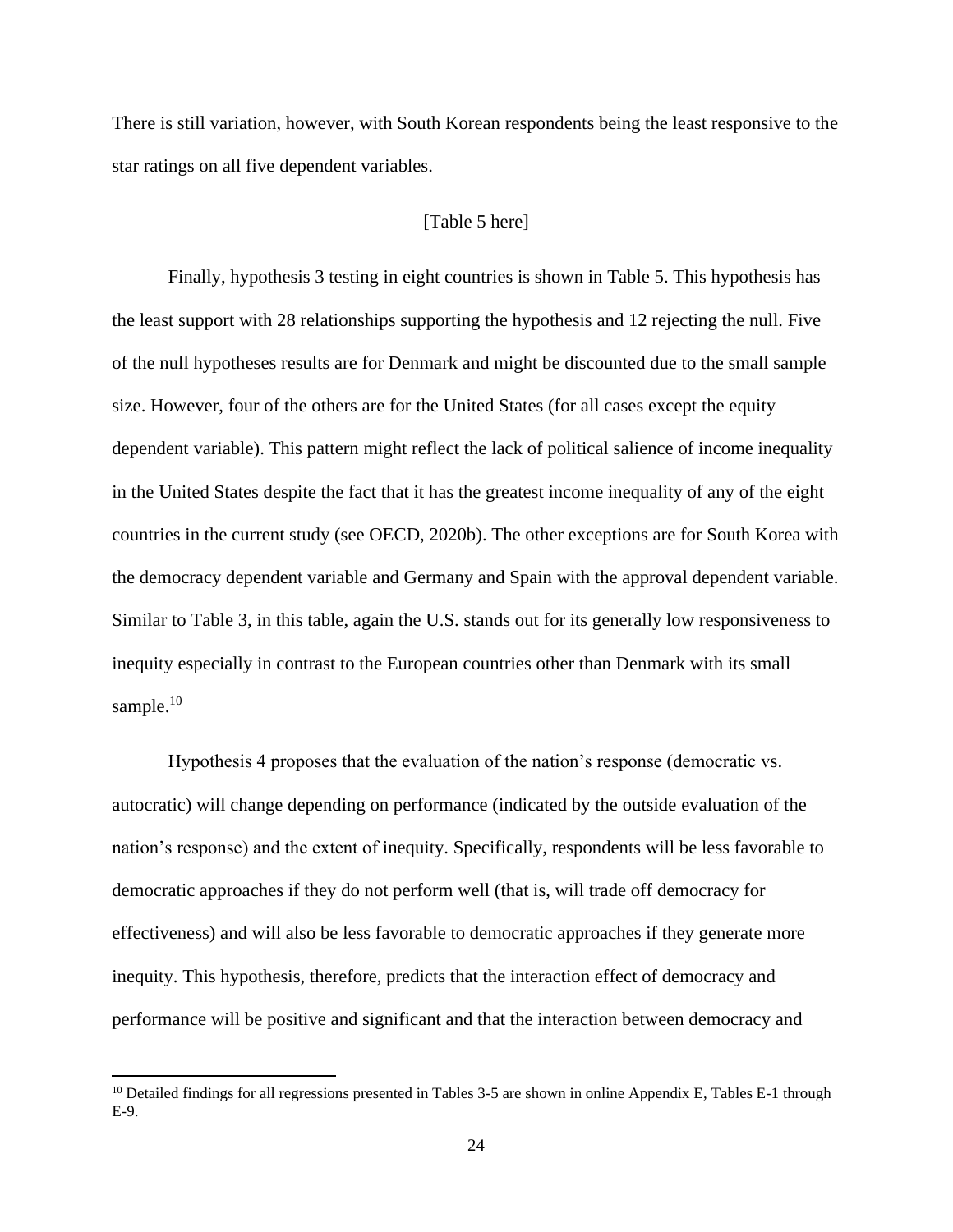inequity will be negative and significant. Because the interaction effects with the star ratings can generate some collinearity and because the interaction hypothesis of performance and democratic approaches is concerned specifically about low performance, we convert the performance variable to two dummy variables (one for two stars and one for four stars with three stars being the omitted category). That conversion means that we are now looking for a negative coefficient for the interaction of a 2-star rating with democracy indicating democracy is less valued when it performs poorly.

#### [Table 6 here]

The pooled results for the interaction models testing the two parts of hypothesis 4 are shown in Table 6. The first hypothesis on the interaction of democratic approaches with performance is best illustrated by examining the interaction coefficient for Democratic $\times 2$  star signifying a democratic approach but low performance. Although all five coefficients are negative, only the coefficient for comfortable is statistically significant at conventional levels (note none of the interaction coefficients for the 4 star variable are significant). Although rejecting a hypothesis in nine of ten cases is fairly compelling evidence, interpreting the results for feeling comfortable should be informative. If we ignore the coefficients for inequity and its interaction with democracy, we can calculate the mean value for various combinations. When this is done, a democratic approach with 2 stars is rated 3.462 on average compared to an autocratic approach with 2 stars as 3.033; for 4 stars the respective coefficients are 4.128 and 3.560. In effect, the significant interaction narrows the difference between the two approaches a bit but in all cases democratic approaches are preferred to autocratic ones regardless of the effectiveness. The hypothesis should be rejected for the entire pool.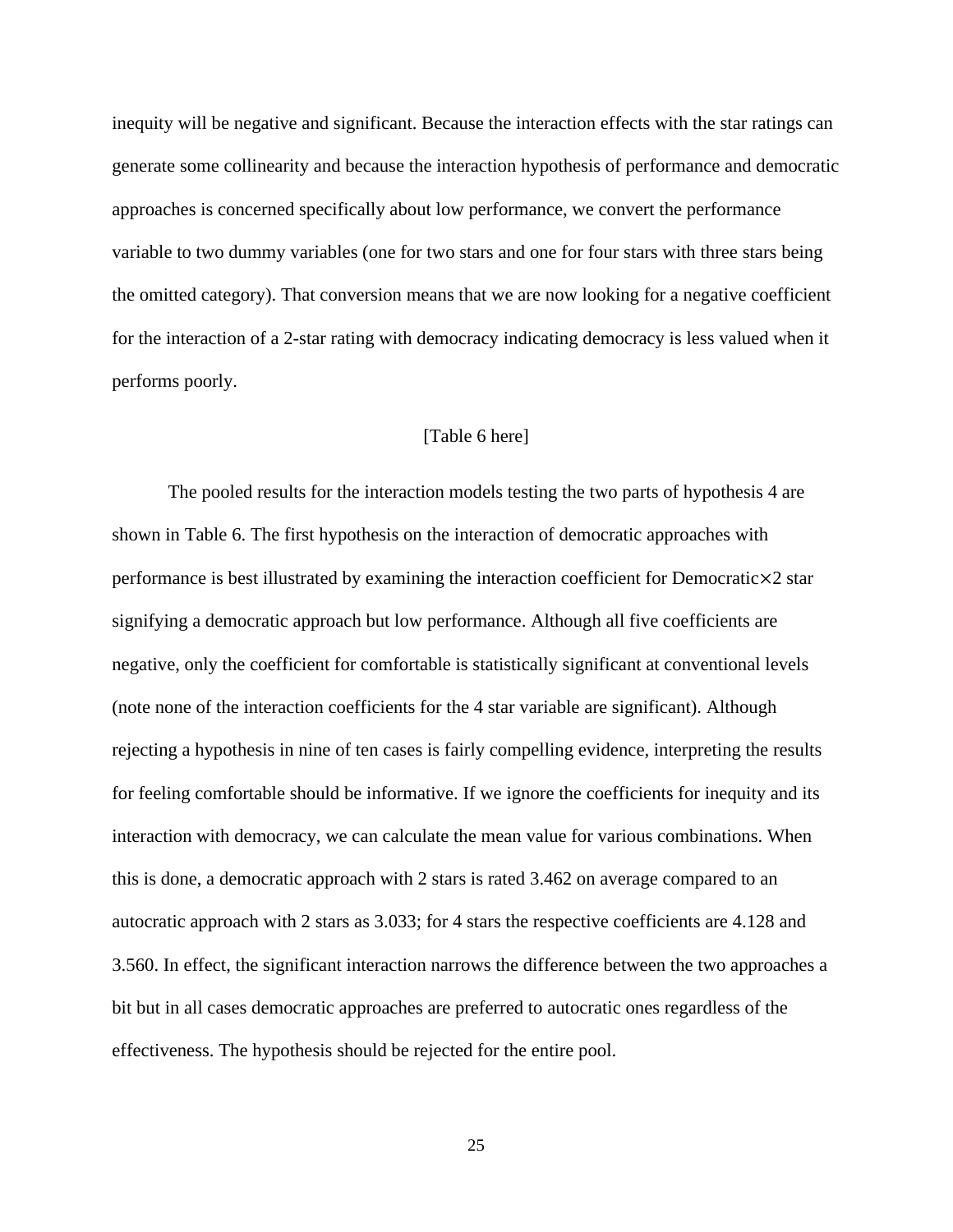Two interesting country cases involving the interaction of democratic approaches and performance involve the U.S. and the U.K. From online Appendix F, Model F-1 we can calculate the mean rating for the different approaches for both two and four star ratings. For poor performance (2 star), U.S. respondents rate democratic approaches at -0.231 and autocratic as - 0.233 all other things being equal (we ignore the coefficients for inequity and its interaction with democracy). For 4 star performance the respective coefficients are +0.409 and +0.357. The differences are not statistically significant in either pair but it indicates that unlike other countries (with the exception of the U.K.) in terms of rating effectiveness, U.S. respondents do not place a higher value on a more democratic approach.

The second part of hypothesis 4 is tested by the interaction coefficient between a democratic approach and inequity with a predicted negative relationship in Table 6. All five coefficients are negative, but only three are statistically significant. The size of the interaction coefficient is relatively small compared the size of the democracy coefficient suggesting that while democracies are penalized somewhat for generating inequity, the overall penalty is modest.

An examination of the results for individual countries, however, suggests even these modest finding might be overstated and might be the result only of the large sample size. Tables F-1 through F-9 in online Appendix F show the individual country results. In only three of 40 cases of the interaction of 2 stars with democratic approaches is there a significant negative relationship, all for the comfort variable for Germany, the UK, and South Korea. For the interaction of democratic approaches and inequity, six of the 40 relationships are statistically significant; three of these are for the equality dependent variable for the US, Germany, and South Korea. South Korea also has significant relationships for effectiveness and democracy and Denmark for comfort.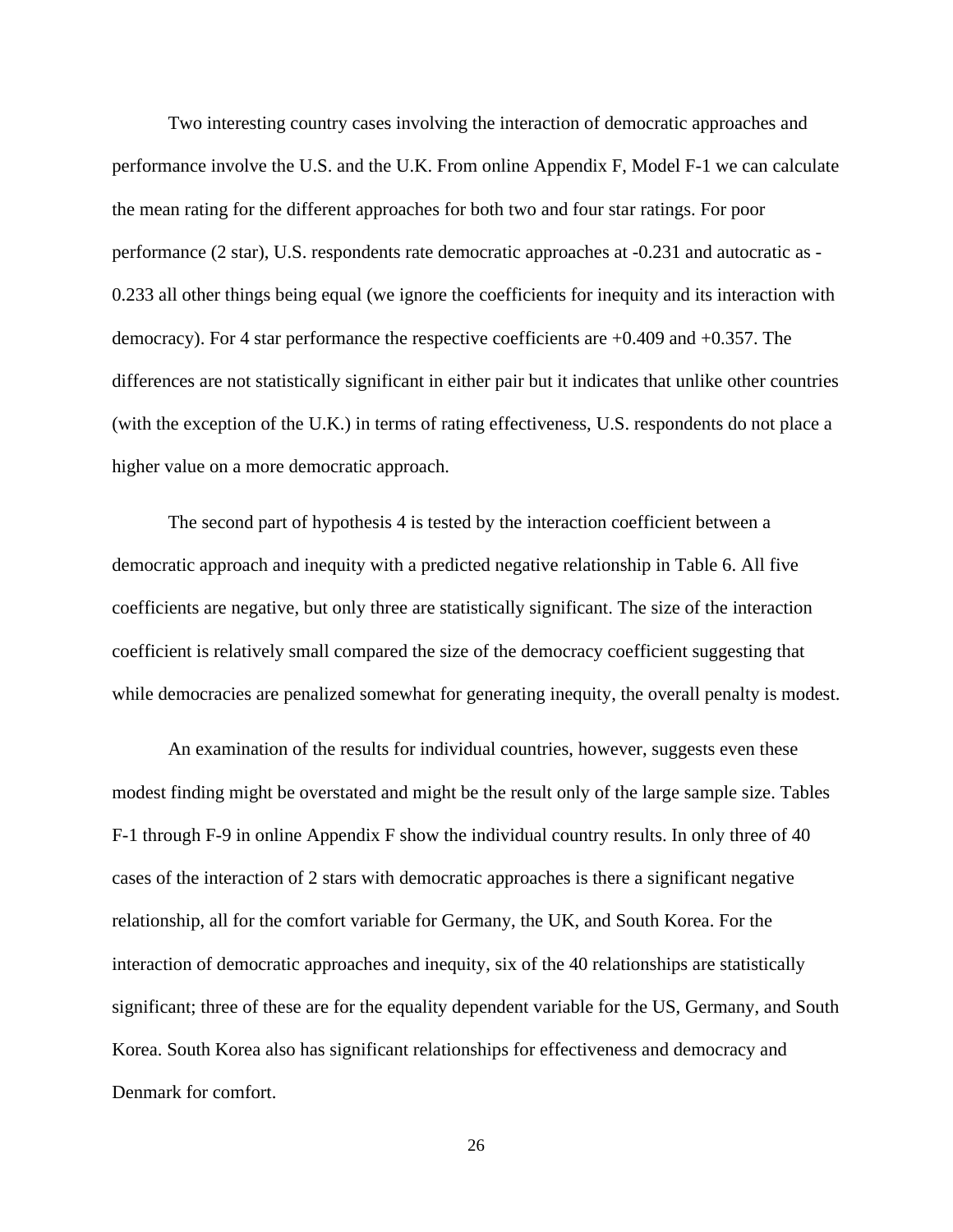#### **Discussion (to be revised/expanded)**

The COVID-19 crisis is posing significant challenges for the governments across the world. While many countries worldwide experience the same problem, they show clearly divergent patterns in response to the pandemic (Rozell & Wilcox, 2020). Some have adopted strategies that limit individual freedom and civil liberties, whereas others have used approaches relying on individuals' voluntary compliance and cooperation. Different government responses affect not only the COVID-19 outcomes, such as the transmission or death rates, but also the way in which citizens see government legitimacy and power. To explore the latter, this study conducts a survey experiment in eight democratic countries—Canada, Denmark, Germany, Italy, Spain, South Korea, the United Kingdom, and the United States. The findings show that citizens (1) prefer a "democratic" approach to the COVID-19 crisis to an "autocratic" approach, (2) give more positive evaluations when the country receives positive ratings from a credible source, and (3) give more negative evaluations when low-income groups are disproportionately affected by the adverse health effects of the pandemic.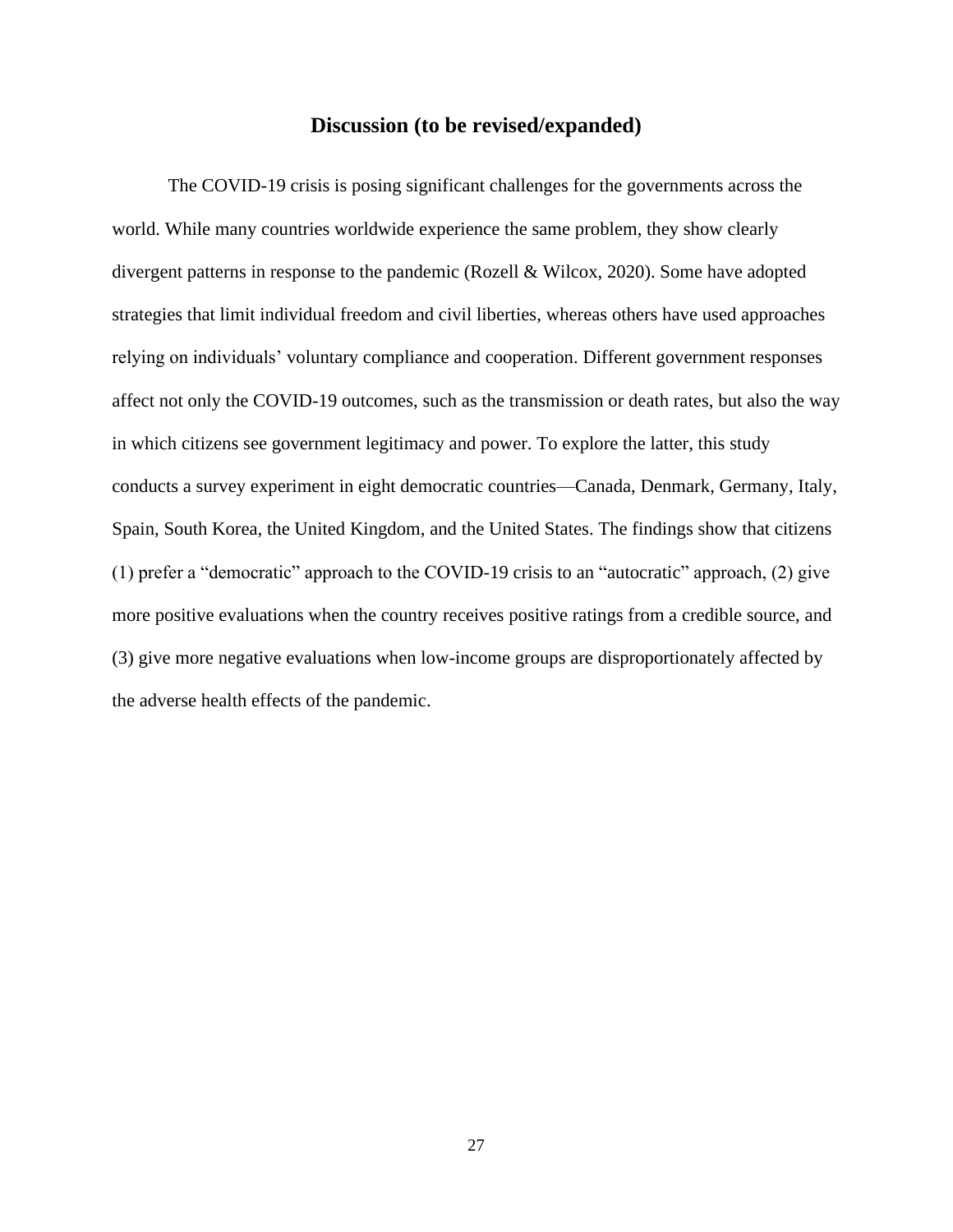# **Tables**

| Effectiveness (Seven Items) |     |                  |         |          |  |  |  |  |  |
|-----------------------------|-----|------------------|---------|----------|--|--|--|--|--|
| Alpha Eigenvalue            |     |                  | Loading |          |  |  |  |  |  |
|                             |     |                  |         | Low High |  |  |  |  |  |
| <b>US</b>                   | .95 | 5.30             | .82     | .89      |  |  |  |  |  |
| Germany                     | .90 | 4.45             | .72     | .83      |  |  |  |  |  |
| Italy                       | .94 | 5.08             | .80     | .88      |  |  |  |  |  |
| Spain                       | .95 | 5.27             | .85     | .88      |  |  |  |  |  |
| Canada                      | .94 | 5.15             | .81     | .89      |  |  |  |  |  |
| <b>UK</b>                   | .93 | 5.04             | .83     | .87      |  |  |  |  |  |
| South Korea                 | .94 | 5.10             | .83     | .88      |  |  |  |  |  |
| Denmark                     | .90 | 4.39             | .65     | .87      |  |  |  |  |  |
| Equity (Three Items)        |     |                  |         |          |  |  |  |  |  |
|                             |     | Alpha Eigenvalue | Loading |          |  |  |  |  |  |
|                             |     |                  |         | Low High |  |  |  |  |  |
| <b>US</b>                   | .87 | 2.40             | .87     | .91      |  |  |  |  |  |
| Germany                     | .80 | 2.16             | .82     | .86      |  |  |  |  |  |
| Italy                       | .85 | 2.33             | .88     | .89      |  |  |  |  |  |
| Spain                       | .81 | 2.18             | .85     | .86      |  |  |  |  |  |
| Canada                      | .87 | 2.36             | .86     | .90      |  |  |  |  |  |
| <b>UK</b>                   | .84 | 2.28             | .84     | .89      |  |  |  |  |  |
| South Korea                 | .85 | 2.32             | .87     | .89      |  |  |  |  |  |
| Denmark                     | .79 | 2.12             | .81     | .90      |  |  |  |  |  |
| Democracy (Four Items)      |     |                  |         |          |  |  |  |  |  |
|                             |     | Alpha Eigenvalue | Loading |          |  |  |  |  |  |
|                             |     |                  |         | Low High |  |  |  |  |  |
| <b>US</b>                   | .90 | 3.11             | .86     | .90      |  |  |  |  |  |
| Germany                     | .90 | 3.11             | .87     | .90      |  |  |  |  |  |
| Italy                       | .85 | 2.33             | .88     | .89      |  |  |  |  |  |
| Spain                       | .84 | 2.73             | .79     | .88      |  |  |  |  |  |
| Canada                      | .89 | 3.04             | .85     | .89      |  |  |  |  |  |
| UK                          | .84 | 2.69             | .80     | .85      |  |  |  |  |  |
| South Korea                 | .87 | 2.92             | .82     | .87      |  |  |  |  |  |
| Denmark                     | .91 | 3.15             | .88     | .89      |  |  |  |  |  |

# **Table 1. Measurement Reliability by Country for Effectiveness, Equity, and Democracy**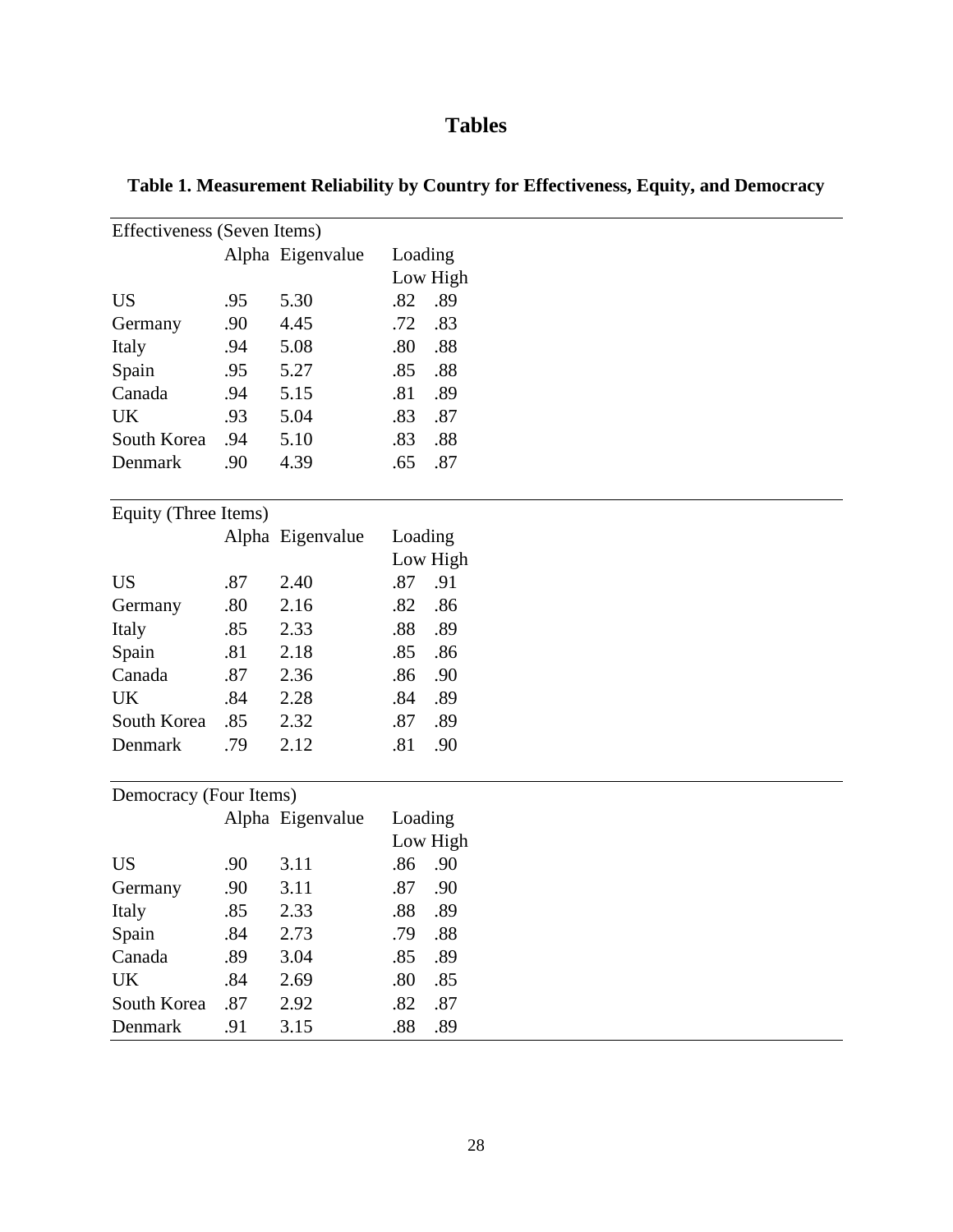|                     | Effectiveness | Equity      | Democracy   | Comfort     | Approval    |
|---------------------|---------------|-------------|-------------|-------------|-------------|
| Democratic          | $0.186***$    | $0.241***$  | $0.634***$  | $0.490***$  | $0.335***$  |
|                     | (0.023)       | (0.023)     | (0.022)     | (0.026)     | (0.024)     |
| <b>Star Ratings</b> | $0.283***$    | $0.190***$  | $0.167***$  | $0.298***$  | $0.261***$  |
|                     | (0.014)       | (0.014)     | (0.014)     | (0.016)     | (0.015)     |
| Inequity            | $-0.229***$   | $-0.499***$ | $-0.134***$ | $-0.192***$ | $-0.120***$ |
|                     | (0.023)       | (0.023)     | (0.022)     | (0.026)     | (0.024)     |
| Constant            | $-0.826***$   | $-0.441***$ | $-0.752***$ | $2.388***$  | $2.707***$  |
|                     | (0.047)       | (0.046)     | (0.046)     | (0.053)     | (0.049)     |
| R-squared           | 0.076         | 0.103       | 0.125       | 0.098       | 0.070       |
| N                   | 6,889         | 7,021       | 6,972       | 7,074       | 6,998       |

**Table 2. The Impact of Covid-19 Approach, Evaluation Ratings, and Inequity on Public Assessments of Performance: Hypotheses 1, 2, and 3**

Note: Standard errors are shown in parentheses. Two-tailed tests, + p<0.10, \* p<0.05, \*\* p<0.01, \*\*\* p<0.001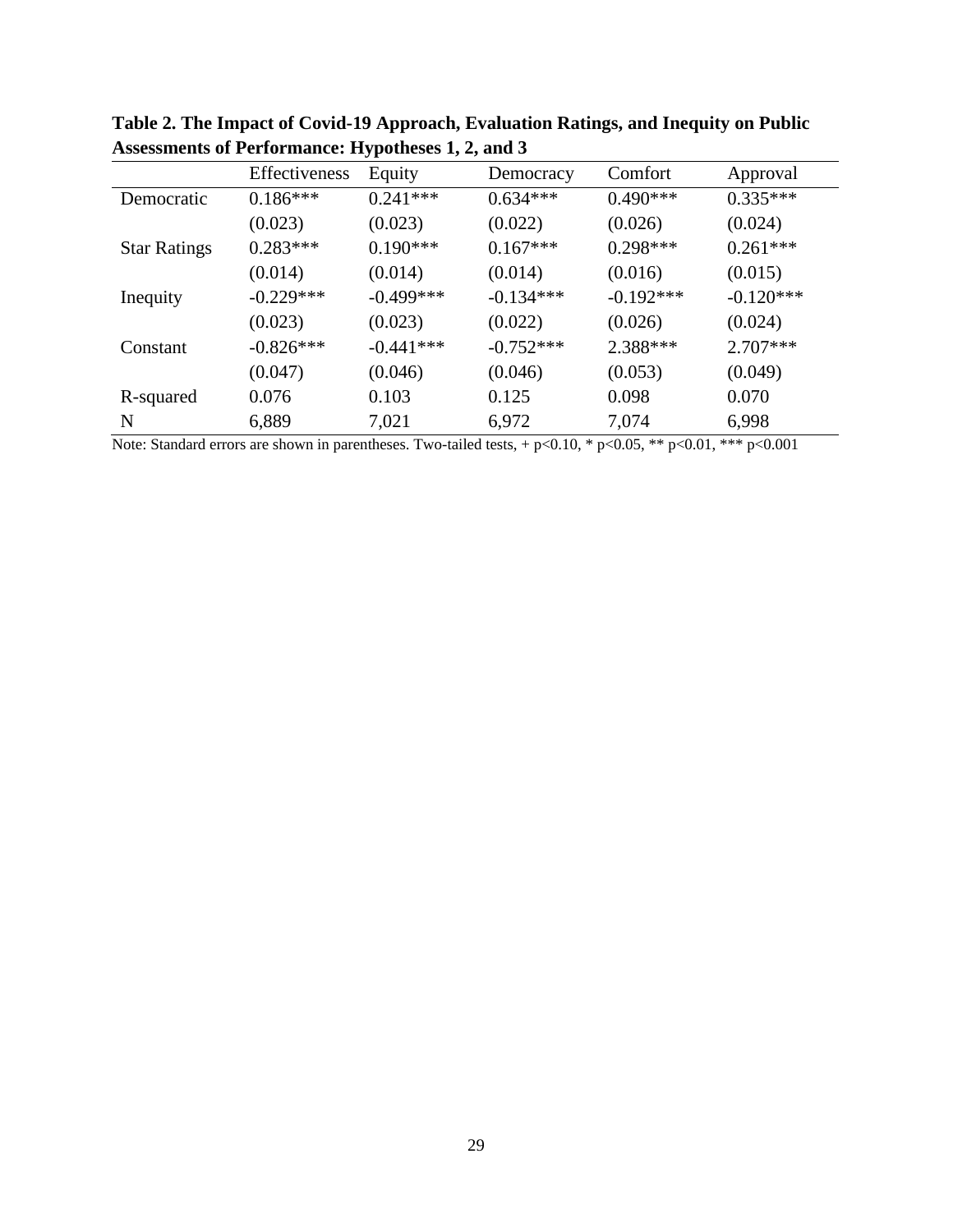|             | U.S.       | Germany    | Italy      | Spain      | Canada     | U.K.       | South Korea | Denmark    |
|-------------|------------|------------|------------|------------|------------|------------|-------------|------------|
| DVs         |            |            |            |            |            |            |             |            |
| Effective   | 0.002      | $0.398***$ | $0.161**$  | $0.234***$ | $0.133*$   | 0.004      | $0.317***$  | $0.606***$ |
|             | (0.063)    | (0.061)    | (0.061)    | (0.061)    | (0.061)    | (0.062)    | (0.063)     | (0.165)    |
| Equity      | $0.104+$   | $0.487***$ | $0.158**$  | $0.221***$ | $0.269***$ | $0.110+$   | $0.323***$  | $0.359*$   |
|             | (0.061)    | (0.058)    | (0.060)    | (0.061)    | (0.058)    | (0.061)    | (0.062)     | (0.178)    |
| Democracy   | $0.456***$ | $1.033***$ | $0.514***$ | $0.557***$ | $0.784***$ | $0.572***$ | $0.481***$  | $0.943***$ |
|             | (0.062)    | (0.054)    | (0.061)    | (0.061)    | (0.057)    | (0.061)    | (0.062)     | (0.152)    |
| Comfortable | $0.420***$ | $0.872***$ | $0.176**$  | $0.536***$ | $0.687***$ | $0.330***$ | $0.414***$  | $0.564**$  |
|             | (0.077)    | (0.067)    | (0.057)    | (0.071)    | (0.072)    | (0.073)    | (0.063)     | (0.180)    |
| Approval    | $0.290***$ | $0.706***$ | $0.266***$ | $0.324***$ | $0.474***$ | $0.143*$   | $0.119*$    | $0.476*$   |
|             | (0.073)    | (0.058)    | (0.059)    | (0.065)    | (0.065)    | (0.069)    | (0.059)     | (0.191)    |

**Table 3. The Impact of Democratic COVID-19 Policy Cue on the Dependent Variables by Country Controlling for Other Cues**

Note: Regression coefficients taken from Appendix E. Standard errors are shown in parentheses. Two-tailed tests, + p<0.10, \* p<0.05, \*\* p<0.01, \*\*\* p<0.001.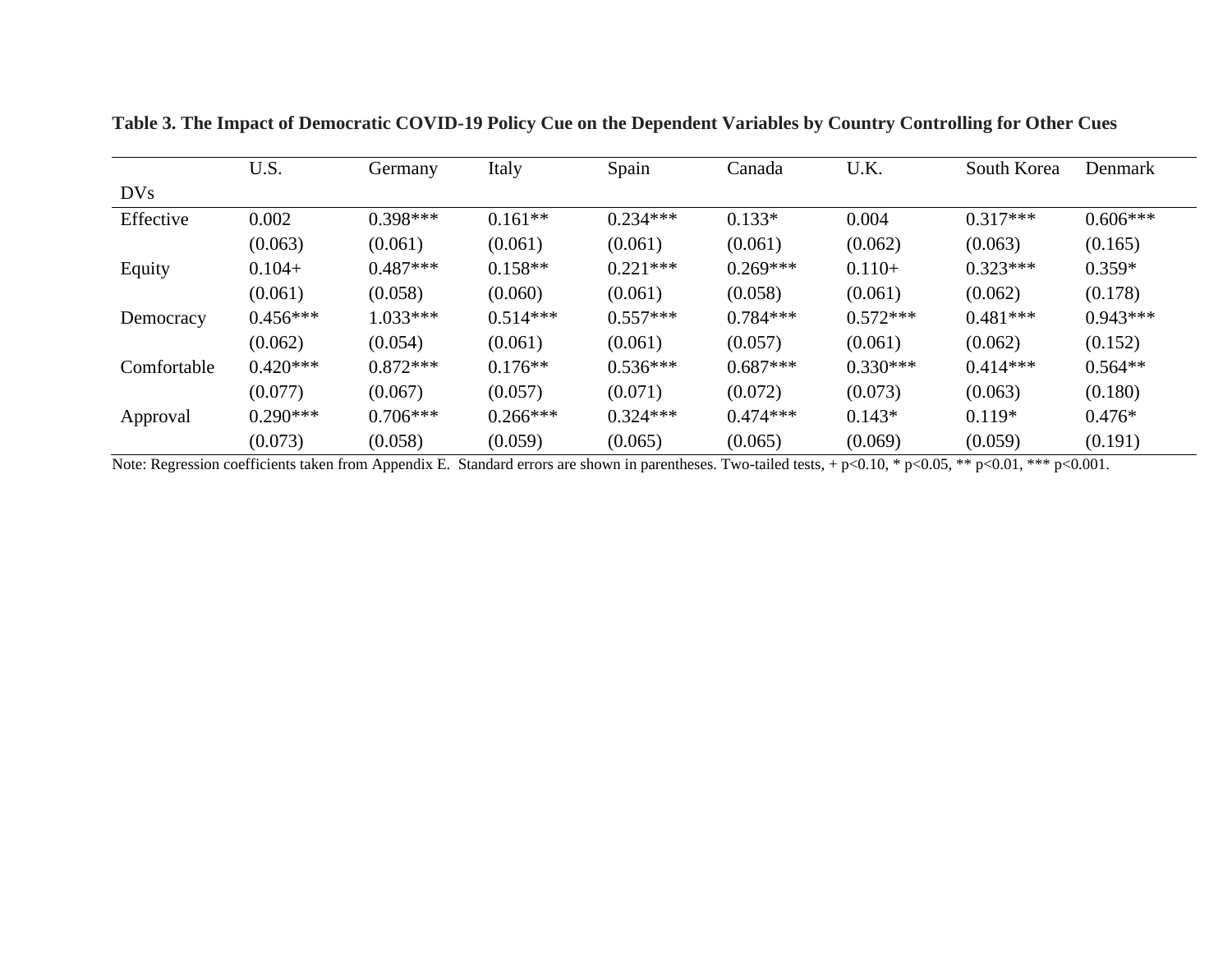|             | U.S.       | Germany    | Italy      | Spain      | Canada     | U.K.       | South Korea | Denmark    |
|-------------|------------|------------|------------|------------|------------|------------|-------------|------------|
| DVs         |            |            |            |            |            |            |             |            |
| Effective   | $0.307***$ | $0.275***$ | $0.236***$ | $0.348***$ | $0.317***$ | $0.310***$ | $0.165***$  | $0.442***$ |
|             | (0.038)    | (0.037)    | (0.038)    | (0.038)    | (0.037)    | (0.038)    | (0.039)     | (0.101)    |
| Equity      | $0.246***$ | $0.203***$ | $0.173***$ | $0.218***$ | $0.194***$ | $0.164***$ | $0.126***$  | $0.324**$  |
|             | (0.038)    | (0.035)    | (0.037)    | (0.037)    | (0.035)    | (0.037)    | (0.038)     | (0.109)    |
| Democracy   | $0.206***$ | $0.127***$ | $0.117**$  | $0.207***$ | $0.187***$ | $0.194***$ | $0.110**$   | $0.362***$ |
|             | (0.038)    | (0.033)    | (0.037)    | (0.037)    | (0.035)    | (0.037)    | (0.038)     | (0.094)    |
| Comfortable | $0.325***$ | $0.225***$ | $0.254***$ | $0.354***$ | $0.375***$ | $0.354***$ | $0.182***$  | $0.492***$ |
|             | (0.047)    | (0.041)    | (0.035)    | (0.044)    | (0.044)    | (0.044)    | (0.039)     | (0.111)    |
| Approval    | $0.285***$ | $0.175***$ | $0.238***$ | $0.322***$ | $0.291***$ | $0.353***$ | $0.130***$  | $0.511***$ |
|             | (0.045)    | (0.036)    | (0.036)    | (0.040)    | (0.039)    | (0.043)    | (0.036)     | (0.118)    |

**Table 4. The Impact of Star Ratings Cue on the Dependent Variables by Country Controlling for Other Cues**

Note: Regression coefficients taken from tables 3.1 through 3.8. Standard errors are shown in parentheses. Two-tailed tests, + p<0.10, \* p<0.05, \*\* p<0.01, \*\*\*

p<0.001.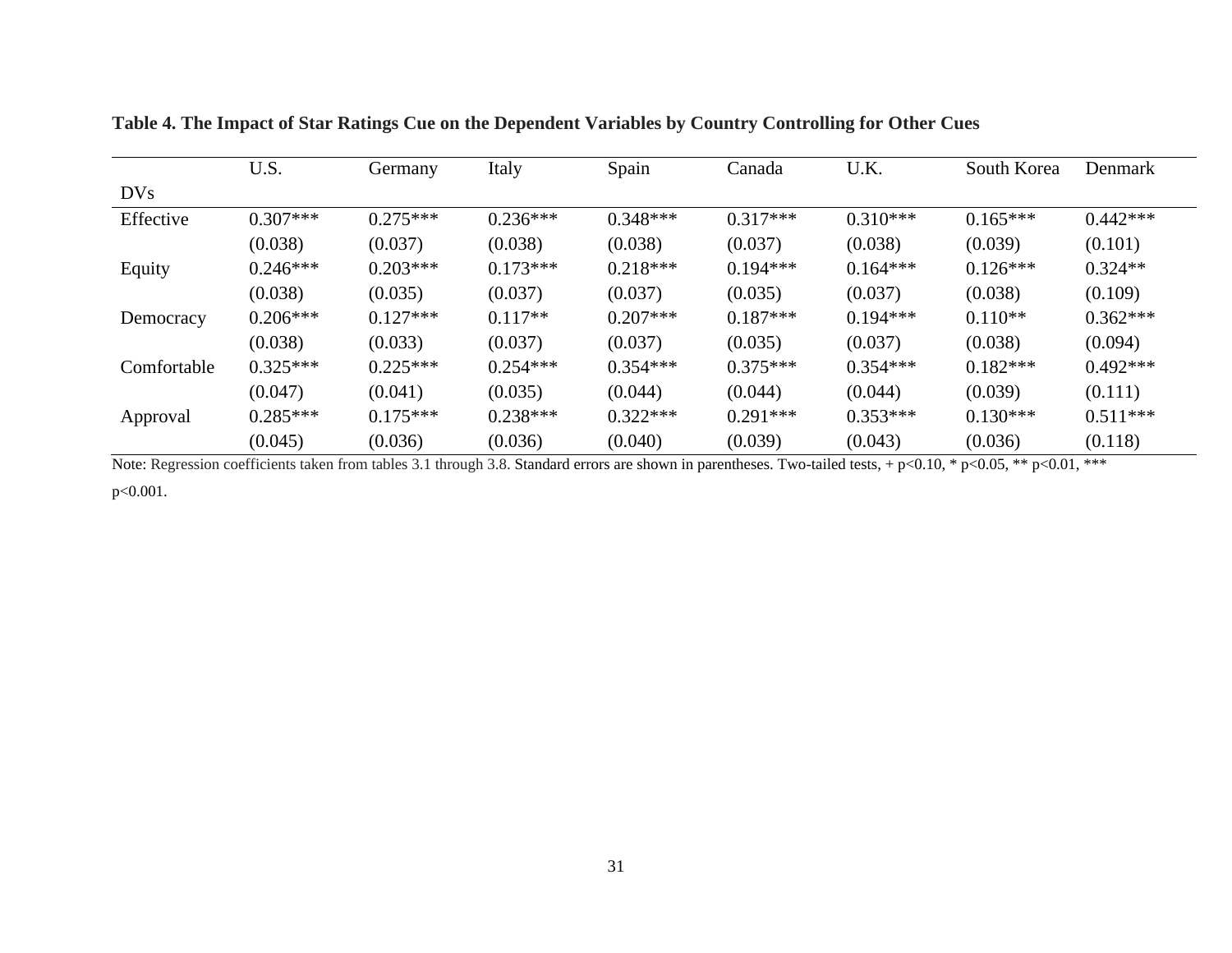|             | U.S.        | Germany     | Italy       | Spain       | Canada      | U.K.        | South Korea | Denmark  |
|-------------|-------------|-------------|-------------|-------------|-------------|-------------|-------------|----------|
| DVs         |             |             |             |             |             |             |             |          |
| Effective   | $-0.083$    | $-0.239***$ | $-0.404***$ | $-0.218***$ | $-0.302***$ | $-0.252***$ | $-0.153*$   | 0.097    |
|             | (0.063)     | (0.061)     | (0.061)     | (0.062)     | (0.061)     | (0.062)     | (0.063)     | (0.164)  |
| Equity      | $-0.379***$ | $-0.608***$ | $-0.622***$ | $-0.428***$ | $-0.693***$ | $-0.555***$ | $-0.241***$ | $-0.246$ |
|             | (0.062)     | (0.058)     | (0.060)     | (0.061)     | (0.058)     | (0.060)     | (0.062)     | (0.177)  |
| Democracy   | $-0.065$    | $-0.135*$   | $-0.267***$ | $-0.147*$   | $-0.170**$  | $-0.109+$   | $-0.100$    | 0.231    |
|             | (0.062)     | (0.054)     | (0.061)     | (0.061)     | (0.057)     | (0.061)     | (0.062)     | (0.151)  |
| Comfortable | $-0.024$    | $-0.183**$  | $-0.324***$ | $-0.175*$   | $-0.212**$  | $-0.244***$ | $-0.235***$ | 0.203    |
|             | (0.077)     | (0.067)     | (0.057)     | (0.071)     | (0.072)     | (0.072)     | (0.064)     | (0.179)  |
| Approval    | 0.000       | $-0.072$    | $-0.223***$ | $-0.095$    | $-0.154*$   | $-0.120+$   | $-0.216***$ | 0.125    |
|             | (0.073)     | (0.058)     | (0.059)     | (0.065)     | (0.065)     | (0.069)     | (0.059)     | (0.190)  |

**Table 5. The Impact of Inequity Cue on the Dependent Variables by Country Controlling for Other Cues**

Note: Regression coefficients taken from tables 3.1 through 3.8. Standard errors are shown in parentheses. Two-tailed tests, + p<0.10, \* p<0.05, \*\* p<0.01, \*\*\* p<0.001.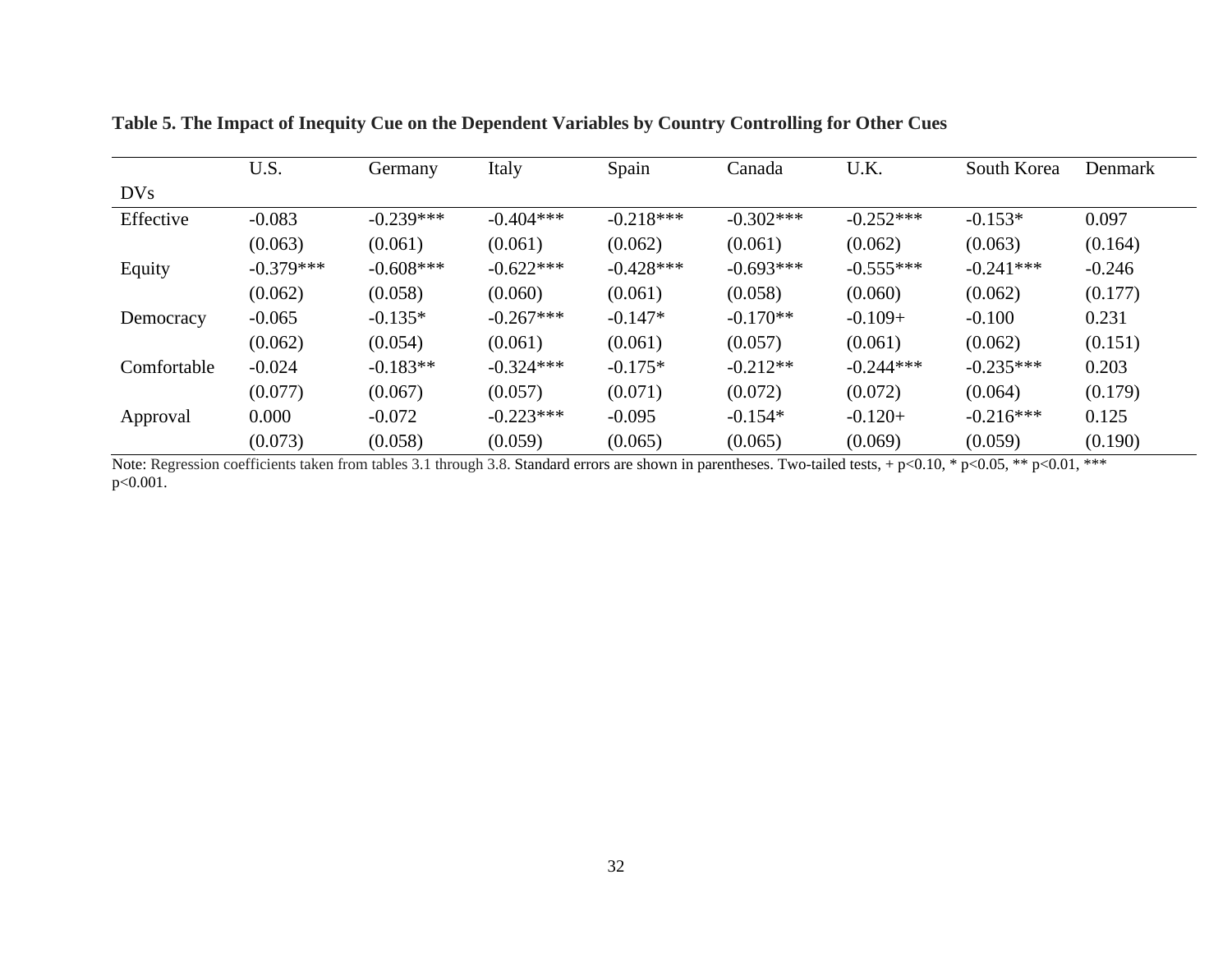|                              | Effectiveness | Equity      | Democracy   | Comfort     | Approval    |
|------------------------------|---------------|-------------|-------------|-------------|-------------|
| Democratic                   | $0.270***$    | $0.282***$  | $0.702***$  | $0.598***$  | $0.416***$  |
|                              | (0.046)       | (0.045)     | (0.045)     | (0.052)     | (0.048)     |
| 2 Star                       | $-0.215***$   | $-0.144***$ | $-0.110**$  | $-0.163***$ | $-0.195***$ |
|                              | (0.040)       | (0.039)     | (0.039)     | (0.045)     | (0.042)     |
| Democratic $\times$ 2 Star   | $-0.077$      | $-0.007$    | $-0.057$    | $-0.169**$  | $-0.077$    |
|                              | (0.057)       | (0.055)     | (0.055)     | (0.064)     | (0.059)     |
| 4 Star                       | $0.328***$    | $0.245***$  | $0.213***$  | $0.364***$  | $0.276***$  |
|                              | (0.040)       | (0.039)     | (0.039)     | (0.045)     | (0.042)     |
| Democratic $\times$ 4 Star   | $-0.033$      | $-0.025$    | $-0.032$    | $-0.030$    | 0.022       |
|                              | (0.057)       | (0.055)     | (0.055)     | (0.064)     | (0.059)     |
| Inequity                     | $-0.182***$   | $-0.469***$ | $-0.097**$  | $-0.150***$ | $-0.058+$   |
|                              | (0.033)       | (0.032)     | (0.032)     | (0.037)     | (0.034)     |
| Democratic $\times$ Inequity | $-0.095*$     | $-0.061$    | $-0.075+$   | $-0.084$    | $-0.125*$   |
|                              | (0.046)       | (0.045)     | (0.045)     | (0.052)     | (0.048)     |
| Constant                     | $-0.040$      | $0.080*$    | $-0.303***$ | $3.196***$  | 3.430***    |
|                              | (0.033)       | (0.032)     | (0.032)     | (0.037)     | (0.034)     |
| R-squared                    | 0.077         | 0.104       | 0.126       | 0.100       | 0.072       |
| N                            | 6,889         | 7,021       | 6,972       | 7,074       | 6,998       |

**Table 6. Interaction Models to Test Hypothesis 4: Democratic Approaches Moderated by Performance and Inequality**

Note: Standard errors are shown in parentheses. Two-tailed tests, + p<0.10, \* p<0.05, \*\* p<0.01, \*\*\* p<0.001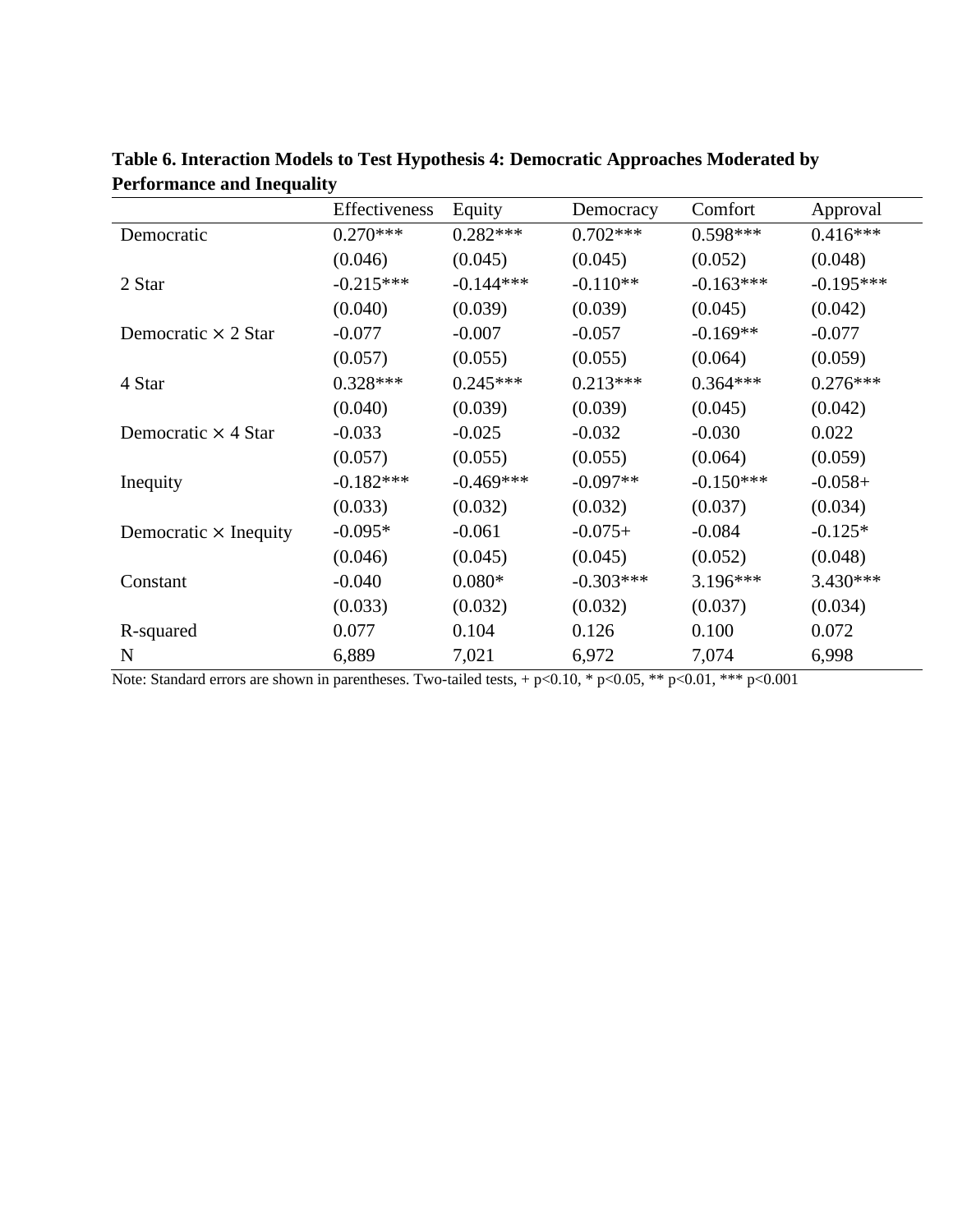## **References**

- Abedi, V., Olulana, O., Avula, V., Chaudhary, D., Khan, A., Shahjouei, S., Li, J., & Zand, R. (2020). Racial, Economic and Health Inequality and COVID-19 Infection in the United States. *medRxiv* 2020.04.26.20079756.
- Americans warned that as many as 240,000 may die. (2020, April 1), *NBC News*. Retrieved from [https://www.nbcnews.com/health/health-news/live-blog/2020-03-31-coronavirus-news](https://www.nbcnews.com/health/health-news/live-blog/2020-03-31-coronavirus-news-n1172706/ncrd1173676#blogHeader)[n1172706/ncrd1173676#blogHeader.](https://www.nbcnews.com/health/health-news/live-blog/2020-03-31-coronavirus-news-n1172706/ncrd1173676#blogHeader)
- Ben Franklin's Famous 'Liberty, Safety' Quote Lost Its Context In 21st Century. (2015, March 2). *NPR*. Retrieved from [https://www.npr.org/2015/03/02/390245038/ben-franklins-famous](https://www.npr.org/2015/03/02/390245038/ben-franklins-famous-liberty-safety-quote-lost-its-context-in-21st-century)[liberty-safety-quote-lost-its-context-in-21st-century](https://www.npr.org/2015/03/02/390245038/ben-franklins-famous-liberty-safety-quote-lost-its-context-in-21st-century)
- Berkowitz, P. (2020). Liberal Democracy's Advantage in Addressing COVID-19. *RealClear Politics*. Retrieved from [https://www.realclearpolitics.com/articles/2020/03/29/liberal\\_democracys\\_advantage\\_in\\_](https://www.realclearpolitics.com/articles/2020/03/29/liberal_democracys_advantage_in_addressing_covid-19_142794.html) [addressing\\_covid-19\\_142794.html.](https://www.realclearpolitics.com/articles/2020/03/29/liberal_democracys_advantage_in_addressing_covid-19_142794.html)
- Beth Israel Deaconess Medical Center. (2020). Stark disparities in COVID-19 hospitalization and death rates among New York: Low-income and minority communities shoulder disproportionate burden of COVID-19. *ScienceDaily*. Retrieved from www.sciencedaily.com/releases/2020/04/200429134011.htm
- Business Insider. (2020). 10 countries are now tracking phone data as the coronavirus pandemic heralds a massive increase in surveillance. Retrieved from [https://www.businessinsider.in/slideshows/miscellaneous/10-countries-are-now-tracking](https://www.businessinsider.in/slideshows/miscellaneous/10-countries-are-now-tracking-phone-data-as-the-coronavirus-pandemic-heralds-a-massive-increase-in-surveillance/italy-has-created-movement-maps/slideshow/74744849.cms?utm_source=contentofinterest&utm_medium=text&utm_campaign=cppst)[phone-data-as-the-coronavirus-pandemic-heralds-a-massive-increase-in](https://www.businessinsider.in/slideshows/miscellaneous/10-countries-are-now-tracking-phone-data-as-the-coronavirus-pandemic-heralds-a-massive-increase-in-surveillance/italy-has-created-movement-maps/slideshow/74744849.cms?utm_source=contentofinterest&utm_medium=text&utm_campaign=cppst)[surveillance/italy-has-created-movement](https://www.businessinsider.in/slideshows/miscellaneous/10-countries-are-now-tracking-phone-data-as-the-coronavirus-pandemic-heralds-a-massive-increase-in-surveillance/italy-has-created-movement-maps/slideshow/74744849.cms?utm_source=contentofinterest&utm_medium=text&utm_campaign=cppst)[maps/slideshow/74744849.cms?utm\\_source=contentofinterest&utm\\_medium=text&utm\\_](https://www.businessinsider.in/slideshows/miscellaneous/10-countries-are-now-tracking-phone-data-as-the-coronavirus-pandemic-heralds-a-massive-increase-in-surveillance/italy-has-created-movement-maps/slideshow/74744849.cms?utm_source=contentofinterest&utm_medium=text&utm_campaign=cppst) [campaign=cppst](https://www.businessinsider.in/slideshows/miscellaneous/10-countries-are-now-tracking-phone-data-as-the-coronavirus-pandemic-heralds-a-massive-increase-in-surveillance/italy-has-created-movement-maps/slideshow/74744849.cms?utm_source=contentofinterest&utm_medium=text&utm_campaign=cppst)
- CDC. (2020). Coronavirus Disease 2019. Retrieved from [https://www.cdc.gov/coronavirus/2019-ncov/global-covid-19/world](https://www.cdc.gov/coronavirus/2019-ncov/global-covid-19/world-map.html?CDC_AA_refVal=https%3A%2F%2Fwww.cdc.gov%2Fcoronavirus%2F2019-ncov%2Fcases-updates%2Fworld-map.html)[map.html?CDC\\_AA\\_refVal=https%3A%2F%2Fwww.cdc.gov%2Fcoronavirus%2F2019](https://www.cdc.gov/coronavirus/2019-ncov/global-covid-19/world-map.html?CDC_AA_refVal=https%3A%2F%2Fwww.cdc.gov%2Fcoronavirus%2F2019-ncov%2Fcases-updates%2Fworld-map.html) [-ncov%2Fcases-updates%2Fworld-map.html](https://www.cdc.gov/coronavirus/2019-ncov/global-covid-19/world-map.html?CDC_AA_refVal=https%3A%2F%2Fwww.cdc.gov%2Fcoronavirus%2F2019-ncov%2Fcases-updates%2Fworld-map.html)
- Christensen, T., & Lægreid, P. (2005). Trust in Government: The Relative Importance of Service Satisfaction, Political Factors, and Demography. *Public Performance & Management Review*, 28(4), 487–511.
- Committee to Protect Journalists. (2020). Chechen leader threatens journalist Elena Milashina over COVID-19 reporting. Retrieved from <https://cpj.org/2020/04/chechen-leader-threatens-journalist-elena-milashin.php>
- Dragu, T. (2011). Is there a trade-off between security and liberty? Executive bias, privacy protections, and terrorism prevention. *American Political Science Review*, *105*(1), 64-78.
- Favero, N. (2020). What Counts As "Evidence?" *PA TIMES*. Retrieved from https://patimes.org/what-counts-asevidence/?fbclid=IwAR0js4EQ\_SBTyfkiKPUWw1A6rfp\_g5PWTCl8OBxykHEfOnGDJ wWpUO\_gtl4
- Frey, C., Presidente, G., Chen, C. (2020). Covid-19 and the future of democracy. *Vox*. Retrieved from [https://voxeu.org/article/covid-19-and-future-democracy.](https://voxeu.org/article/covid-19-and-future-democracy)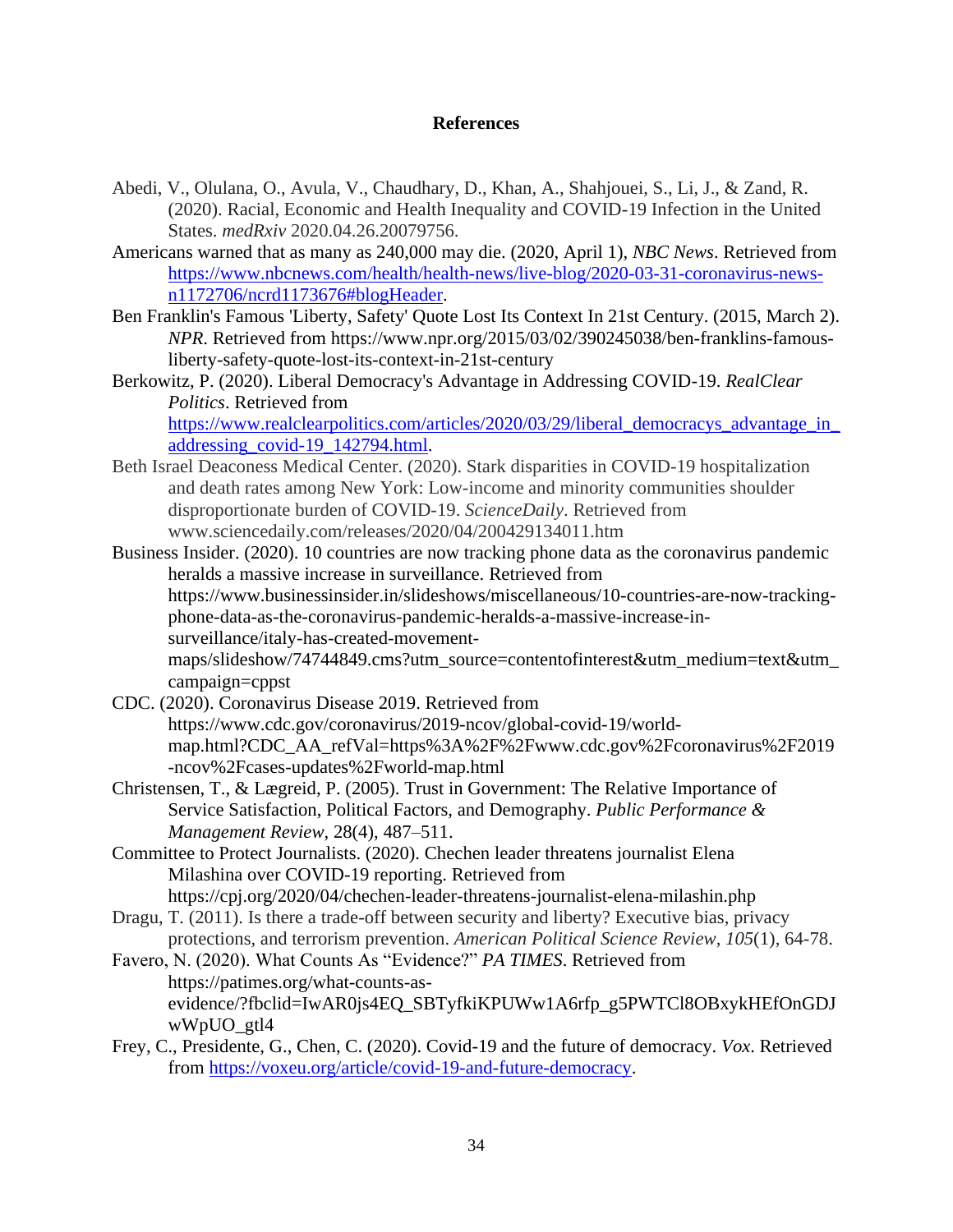- Friedersdorf, C. (2020). How to Protect Civil Liberties in a Pandemic. *The Atlantic*. Retrieved from [https://www.theatlantic.com/ideas/archive/2020/04/civil-libertarians](https://www.theatlantic.com/ideas/archive/2020/04/civil-libertarians-coronavirus/610624/)[coronavirus/610624/.](https://www.theatlantic.com/ideas/archive/2020/04/civil-libertarians-coronavirus/610624/)
- Haleem, A., Javaid, M., & Vaishya, R. (2020). Effects of COVID 19 pandemic in daily life. *Current medicine research and practice*, *10*(2), 78–79. Advance online publication.
- Hendricks, M. J., & Moghaddam, F. M. (2019). Democracy and security general introduction. Peace and Conflict: *Journal of Peace Psychology*, 25(2), 146-147.
- Hjelmgaard, K., Lyman, E., and Shesgreen, D. (2020). This is what China did to beat coronavirus. Experts say America couldn't handle it. *USA Today*. Retrieved from [https://www.usatoday.com/story/news/world/2020/04/01/coronavirus-covid-19-china](https://www.usatoday.com/story/news/world/2020/04/01/coronavirus-covid-19-china-radical-measures-lockdowns-mass-quarantines/2938374001/)[radical-measures-lockdowns-mass-quarantines/2938374001/.](https://www.usatoday.com/story/news/world/2020/04/01/coronavirus-covid-19-china-radical-measures-lockdowns-mass-quarantines/2938374001/)
- Hungary passes law that will let Orbán rule by decree. (2020, March 30). *The Guardian*. Retrieved from [https://www.theguardian.com/world/2020/mar/30/hungary-jail-for](https://www.theguardian.com/world/2020/mar/30/hungary-jail-for-coronavirus-misinformation-viktor-orban)[coronavirus-misinformation-viktor-orban](https://www.theguardian.com/world/2020/mar/30/hungary-jail-for-coronavirus-misinformation-viktor-orban)
- Jilke, Sebastian, Nicolai Petrovsky, Bart Meuleman, and Oliver James. 2017. Measurement Equivalence in Replications of Experiments: When and Why it Matters and Guidance on How to Determine Equivalence. Public Management Review 19 (9): 1293-1310.
- Kakissis, J. (2020). Turkmenistan Has Banned Use of The Word 'Coronavirus.' *NPR*. Retrieved from [https://www.npr.org/sections/coronavirus-live](https://www.npr.org/sections/coronavirus-live-updates/2020/03/31/824611607/turkmenistan-has-banned-use-of-the-word-coronavirus)[updates/2020/03/31/824611607/turkmenistan-has-banned-use-of-the-word-coronavirus.](https://www.npr.org/sections/coronavirus-live-updates/2020/03/31/824611607/turkmenistan-has-banned-use-of-the-word-coronavirus)
- Kane, John V., and Jason Barabas. "No harm in checking: Using factual manipulation checks to assess attentiveness in experiments." American Journal of Political Science 63, no. 1 (2019): 234-249.
- Kritz, B. A. (2019). Whither Rwanda: Rwanda's withered democratic future. *Peace and Conflict: Journal of Peace Psychology*, 25(2), 152–154.
- Lewis, C. W. (2005). The clash between security and liberty in the US response to terror. *Public Administration Review*, *65*(1), 18-30.
- Loveluck, L., Dixon, R., & A. Taylor. (2020). Journalists threatened and detained as countries on multiple continents restrict coronavirus coverage. The Washington Post. Accessed 8/21/2020 from the web site: [https://www.washingtonpost.com/world/journalists](https://www.washingtonpost.com/world/journalists-threatened-and-detained-as-countries-on-multiple-continents-restrict-coronavirus-coverage/2020/04/05/90d9953e-6eb7-11ea-a156-0048b62cdb51_story.html)[threatened-and-detained-as-countries-on-multiple-continents-restrict-coronavirus](https://www.washingtonpost.com/world/journalists-threatened-and-detained-as-countries-on-multiple-continents-restrict-coronavirus-coverage/2020/04/05/90d9953e-6eb7-11ea-a156-0048b62cdb51_story.html)[coverage/2020/04/05/90d9953e-6eb7-11ea-a156-0048b62cdb51\\_story.html](https://www.washingtonpost.com/world/journalists-threatened-and-detained-as-countries-on-multiple-continents-restrict-coronavirus-coverage/2020/04/05/90d9953e-6eb7-11ea-a156-0048b62cdb51_story.html)
- Lucero, K. (2020). China Responds to the Coronavirus with an Iron Grip on Information Flow. *Lawfare*. Retrieved from [https://www.lawfareblog.com/china-responds-coronavirus-iron](https://www.lawfareblog.com/china-responds-coronavirus-iron-grip-information-flow)[grip-information-flow.](https://www.lawfareblog.com/china-responds-coronavirus-iron-grip-information-flow)
- Mirror Online. (2020). Man Shot in Leg, Another Arrested for Violating Lockdown in Karnataka. *Bangalore Mirror*. Retrieved from [https://bangaloremirror.indiatimes.com/bangalore/others/man-shot-in-leg-another](https://bangaloremirror.indiatimes.com/bangalore/others/man-shot-in-leg-another-arrested-for-violating-lockdown-in-karnataka/amp_articleshow/74821973.cms?__twitter_impression=true)[arrested-for-violating-lockdown-in](https://bangaloremirror.indiatimes.com/bangalore/others/man-shot-in-leg-another-arrested-for-violating-lockdown-in-karnataka/amp_articleshow/74821973.cms?__twitter_impression=true)[karnataka/amp\\_articleshow/74821973.cms?\\_\\_twitter\\_impression=true](https://bangaloremirror.indiatimes.com/bangalore/others/man-shot-in-leg-another-arrested-for-violating-lockdown-in-karnataka/amp_articleshow/74821973.cms?__twitter_impression=true)
- Marvel, J. D. (2015). Public Opinion and Public Sector Performance: Are Individuals' Beliefs About Performance Evidence-Based or the Product of Anti–Public Sector Bias? *International Public Management Journal*, 18(2), 209–227.
- Maynes, C. (2020). Moscow To Launch New Surveillance App to Track Residents In Coronavirus Lockdown. *NPR*. Retrieved from [https://www.npr.org/sections/coronavirus-](https://www.npr.org/sections/coronavirus-live-updates/2020/04/01/825329399/moscow-launches-new-surveillance-app-to-track-residents-in-coronavirus-lockdown)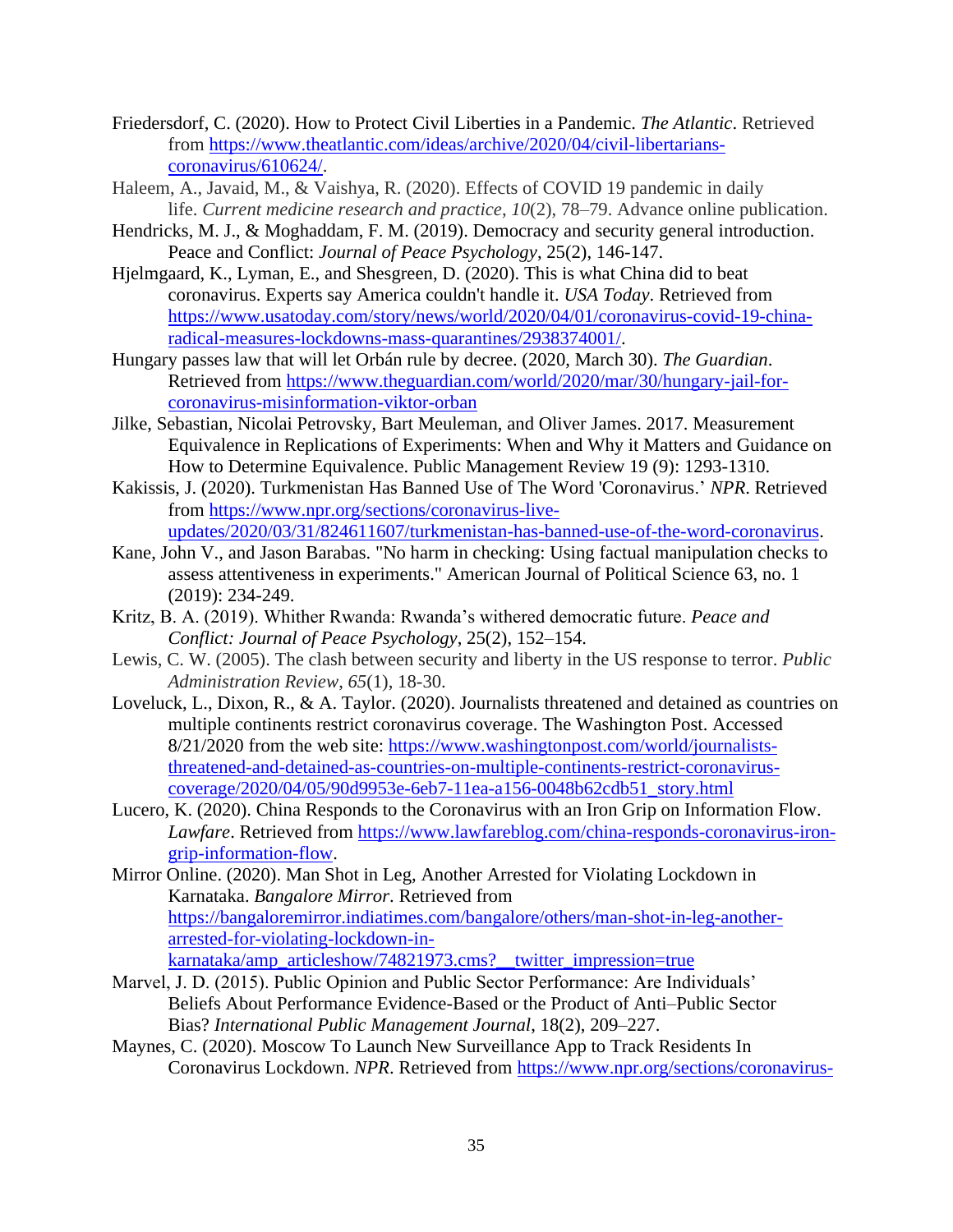[live-updates/2020/04/01/825329399/moscow-launches-new-surveillance-app-to-track](https://www.npr.org/sections/coronavirus-live-updates/2020/04/01/825329399/moscow-launches-new-surveillance-app-to-track-residents-in-coronavirus-lockdown)[residents-in-coronavirus-lockdown](https://www.npr.org/sections/coronavirus-live-updates/2020/04/01/825329399/moscow-launches-new-surveillance-app-to-track-residents-in-coronavirus-lockdown)

- Moghaddam, F. M. (2019). *Threat to democracy: The appeal of authoritarianism in an age of uncertainty*. Washington, DC: American Psychological Association.
- Moon, M. J. (2020). Fighting Against COVID-19 with Agility, Transparency, and Participation: Wicked Policy Problems and New Governance Challenges. *Public Administration Review*.
- Mutz, Diana C., and Robin Pemantle. "Standards for experimental research: Encouraging a better understanding of experimental methods." *Journal of Experimental Political Science* 2, no. 2 (2015): 192-215.
- Nigerian security forces killed 18 people during lockdowns: rights panel. (2020, April 16). *Reuters*. Retrieved from [https://www.reuters.com/article/us-health-coronavirus-nigeria](https://www.reuters.com/article/us-health-coronavirus-nigeria-security-idUSKCN21Y272)[security-idUSKCN21Y272](https://www.reuters.com/article/us-health-coronavirus-nigeria-security-idUSKCN21Y272)
- OECD (2020b), Income inequality (indicator). doi: 10.1787/459aa7f1-en (Accessed on 30 July 2020)).
- OECD (2020a). Inequality. Accessed on 9/1/2020 from the web site: <http://www.oecd.org/social/inequality.htm>
- Perugini, M., Gallucci, M., & Costantini, G. (2018). A Practical Primer to Power Analysis for Simple Experimental Designs. *International Review of Social Psychology, 31*(1).
- Pozo, N. (2020). Trump administration rescinds rule on foreign students after Harvard/MIT challenge. *7News Boston WHDH*. Retrieved from [https://whdh.com/news/trump](https://whdh.com/news/trump-administration-rescinds-rule-on-foreign-students-after-harvard-mit-challenge/)[administration-rescinds-rule-on-foreign-students-after-harvard-mit-challenge/](https://whdh.com/news/trump-administration-rescinds-rule-on-foreign-students-after-harvard-mit-challenge/)
- Prothero, M. (2020). "People with COVID-19 who won't self-isolate should be killed, says president of Chechnya." *Business Insider*. Retrieved from

<https://www.businessinsider.com/people-with-covid-19-killed-ramzan-kadyrov-2020-3>

- Radin, B. A. (2006). *Challenging the performance movement: Accountability, complexity, and democratic values*. Georgetown University Press.
- Rainsford, S. (2020). "Coronavirus: Russia includes jail terms to enforce crackdown." *BBC*. Retrieved from <https://www.bbc.com/news/world-europe-52109892>
- Roberts, A. (2020). The third and fatal shock: How pandemic killed the millennial paradigm. *Public Administration Review*.
- Robins-Early, N. (2020). Hungary's Far-Right Leader, Viktor Orban, Uses Coronavirus to Gain 'Unlimited Power.' *HuffPost*. Retrieved from [https://www.huffpost.com/entry/orban](https://www.huffpost.com/entry/orban-coronavirus-hungary-democracy_n_5e825127c5b603fbdf479fa5?fbm&guccounter=1&guce_referrer=aHR0cHM6Ly90LmNvL05XTmRpWDFUWTI_YW1wPTE&guce_referrer_sig=AQAAAB8vRHa4vNEsuRaXSh1CAQJDDmOQa1TsY-V0lWMmoT0zfhFPb3z_mayaBssNnMgkK_TvKBjCCFW7atBtx0yukMGoSdJ_qRhIkYhGyVCIA51hcUcgLAk4flpzBDmhA1CaVHDETXEgaEdnDgfKK0l9Np7t3LlNcUpvpbsYSvLJZb2e)[coronavirus-hungary-](https://www.huffpost.com/entry/orban-coronavirus-hungary-democracy_n_5e825127c5b603fbdf479fa5?fbm&guccounter=1&guce_referrer=aHR0cHM6Ly90LmNvL05XTmRpWDFUWTI_YW1wPTE&guce_referrer_sig=AQAAAB8vRHa4vNEsuRaXSh1CAQJDDmOQa1TsY-V0lWMmoT0zfhFPb3z_mayaBssNnMgkK_TvKBjCCFW7atBtx0yukMGoSdJ_qRhIkYhGyVCIA51hcUcgLAk4flpzBDmhA1CaVHDETXEgaEdnDgfKK0l9Np7t3LlNcUpvpbsYSvLJZb2e)

[democracy\\_n\\_5e825127c5b603fbdf479fa5?fbm&guccounter=1&guce\\_referrer=aHR0cH](https://www.huffpost.com/entry/orban-coronavirus-hungary-democracy_n_5e825127c5b603fbdf479fa5?fbm&guccounter=1&guce_referrer=aHR0cHM6Ly90LmNvL05XTmRpWDFUWTI_YW1wPTE&guce_referrer_sig=AQAAAB8vRHa4vNEsuRaXSh1CAQJDDmOQa1TsY-V0lWMmoT0zfhFPb3z_mayaBssNnMgkK_TvKBjCCFW7atBtx0yukMGoSdJ_qRhIkYhGyVCIA51hcUcgLAk4flpzBDmhA1CaVHDETXEgaEdnDgfKK0l9Np7t3LlNcUpvpbsYSvLJZb2e) [M6Ly90LmNvL05XTmRpWDFUWTI\\_YW1wPTE&guce\\_referrer\\_sig=AQAAAB8vR](https://www.huffpost.com/entry/orban-coronavirus-hungary-democracy_n_5e825127c5b603fbdf479fa5?fbm&guccounter=1&guce_referrer=aHR0cHM6Ly90LmNvL05XTmRpWDFUWTI_YW1wPTE&guce_referrer_sig=AQAAAB8vRHa4vNEsuRaXSh1CAQJDDmOQa1TsY-V0lWMmoT0zfhFPb3z_mayaBssNnMgkK_TvKBjCCFW7atBtx0yukMGoSdJ_qRhIkYhGyVCIA51hcUcgLAk4flpzBDmhA1CaVHDETXEgaEdnDgfKK0l9Np7t3LlNcUpvpbsYSvLJZb2e) [Ha4vNEsuRaXSh1CAQJDDmOQa1TsY-](https://www.huffpost.com/entry/orban-coronavirus-hungary-democracy_n_5e825127c5b603fbdf479fa5?fbm&guccounter=1&guce_referrer=aHR0cHM6Ly90LmNvL05XTmRpWDFUWTI_YW1wPTE&guce_referrer_sig=AQAAAB8vRHa4vNEsuRaXSh1CAQJDDmOQa1TsY-V0lWMmoT0zfhFPb3z_mayaBssNnMgkK_TvKBjCCFW7atBtx0yukMGoSdJ_qRhIkYhGyVCIA51hcUcgLAk4flpzBDmhA1CaVHDETXEgaEdnDgfKK0l9Np7t3LlNcUpvpbsYSvLJZb2e)

[V0lWMmoT0zfhFPb3z\\_mayaBssNnMgkK\\_TvKBjCCFW7atBtx0yukMGoSdJ\\_qRhIkY](https://www.huffpost.com/entry/orban-coronavirus-hungary-democracy_n_5e825127c5b603fbdf479fa5?fbm&guccounter=1&guce_referrer=aHR0cHM6Ly90LmNvL05XTmRpWDFUWTI_YW1wPTE&guce_referrer_sig=AQAAAB8vRHa4vNEsuRaXSh1CAQJDDmOQa1TsY-V0lWMmoT0zfhFPb3z_mayaBssNnMgkK_TvKBjCCFW7atBtx0yukMGoSdJ_qRhIkYhGyVCIA51hcUcgLAk4flpzBDmhA1CaVHDETXEgaEdnDgfKK0l9Np7t3LlNcUpvpbsYSvLJZb2e) [hGyVCIA51hcUcgLAk4flpzBDmhA1CaVHDETXEgaEdnDgfKK0l9Np7t3LlNcUpvpbs](https://www.huffpost.com/entry/orban-coronavirus-hungary-democracy_n_5e825127c5b603fbdf479fa5?fbm&guccounter=1&guce_referrer=aHR0cHM6Ly90LmNvL05XTmRpWDFUWTI_YW1wPTE&guce_referrer_sig=AQAAAB8vRHa4vNEsuRaXSh1CAQJDDmOQa1TsY-V0lWMmoT0zfhFPb3z_mayaBssNnMgkK_TvKBjCCFW7atBtx0yukMGoSdJ_qRhIkYhGyVCIA51hcUcgLAk4flpzBDmhA1CaVHDETXEgaEdnDgfKK0l9Np7t3LlNcUpvpbsYSvLJZb2e) [YSvLJZb2e](https://www.huffpost.com/entry/orban-coronavirus-hungary-democracy_n_5e825127c5b603fbdf479fa5?fbm&guccounter=1&guce_referrer=aHR0cHM6Ly90LmNvL05XTmRpWDFUWTI_YW1wPTE&guce_referrer_sig=AQAAAB8vRHa4vNEsuRaXSh1CAQJDDmOQa1TsY-V0lWMmoT0zfhFPb3z_mayaBssNnMgkK_TvKBjCCFW7atBtx0yukMGoSdJ_qRhIkYhGyVCIA51hcUcgLAk4flpzBDmhA1CaVHDETXEgaEdnDgfKK0l9Np7t3LlNcUpvpbsYSvLJZb2e)

- Rozell, M.J., Wilcox, C. (2020). Federalism in a Time of Plague: How Federal Systems Cope with Pandemic. *American Review of Public Administration*, 1-7.
- States with the highest income inequality also experienced a larger number of COVID-19 deaths (2020). *UCLA Health*. Retrieved from [https://www.uclahealth.org/states-with-the](https://www.uclahealth.org/states-with-the-highest-income-inequality-also-experienced-a-larger-number-of-covid-19-deaths)[highest-income-inequality-also-experienced-a-larger-number-of-covid-19-deaths](https://www.uclahealth.org/states-with-the-highest-income-inequality-also-experienced-a-larger-number-of-covid-19-deaths)